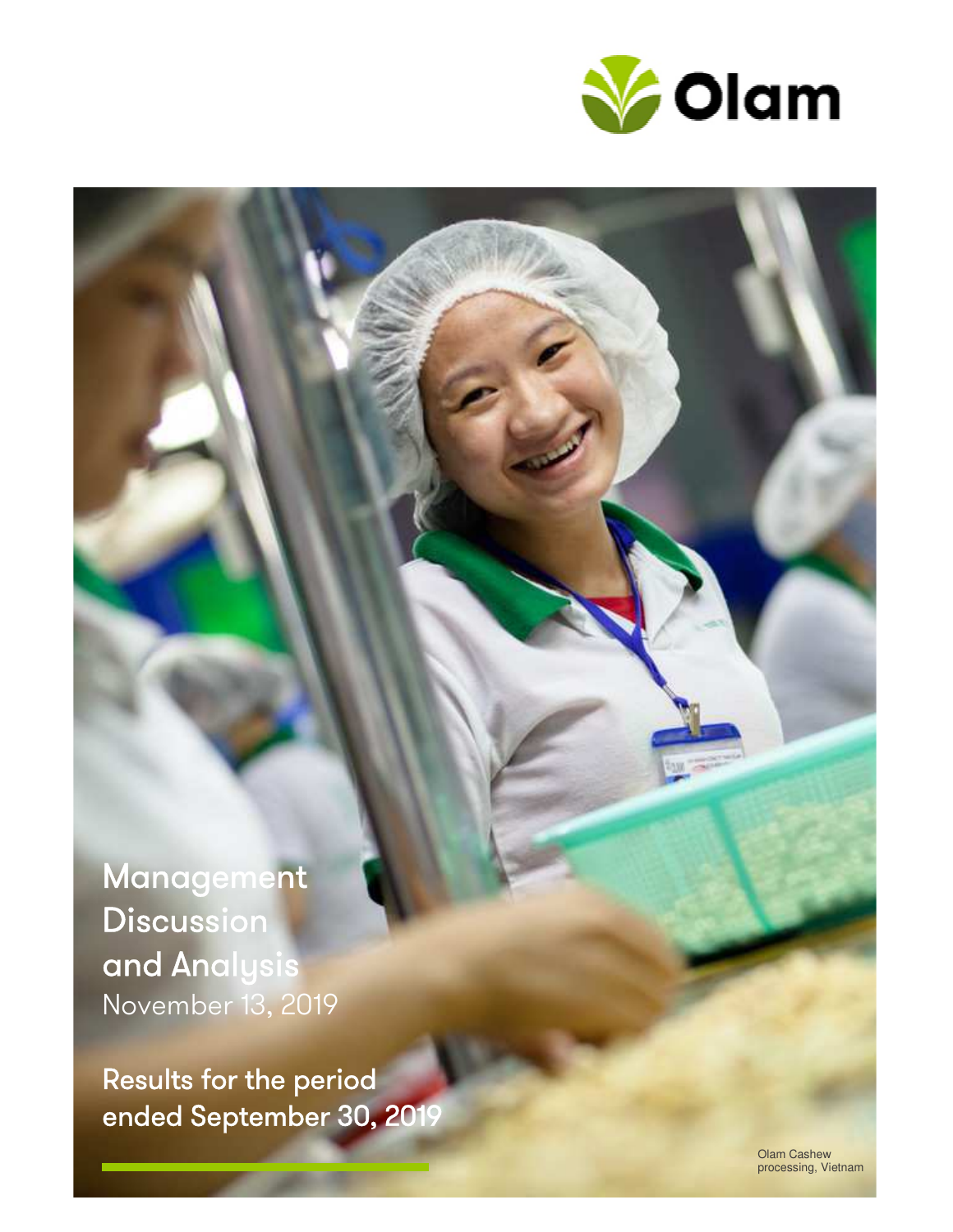

# **MANAGEMENT DISCUSSION AND ANALYSIS**

**Results for the Third Quarter ("Q3 2019") and Nine Months ended September 30, 2019 ("9M 2019")** 

# **Contents**

| 3   |
|-----|
|     |
|     |
|     |
|     |
|     |
|     |
|     |
|     |
|     |
|     |
|     |
| .16 |
|     |
|     |
|     |
|     |
|     |
| クク  |
|     |
|     |
|     |

This Management Discussion and Analysis (MD&A) should be read and understood only in conjunction with the full text of Olam International Limited's Financial Statements for the Third Quarter and Nine Months ended September 30, 2019 lodged on SGXNET on November 13, 2019.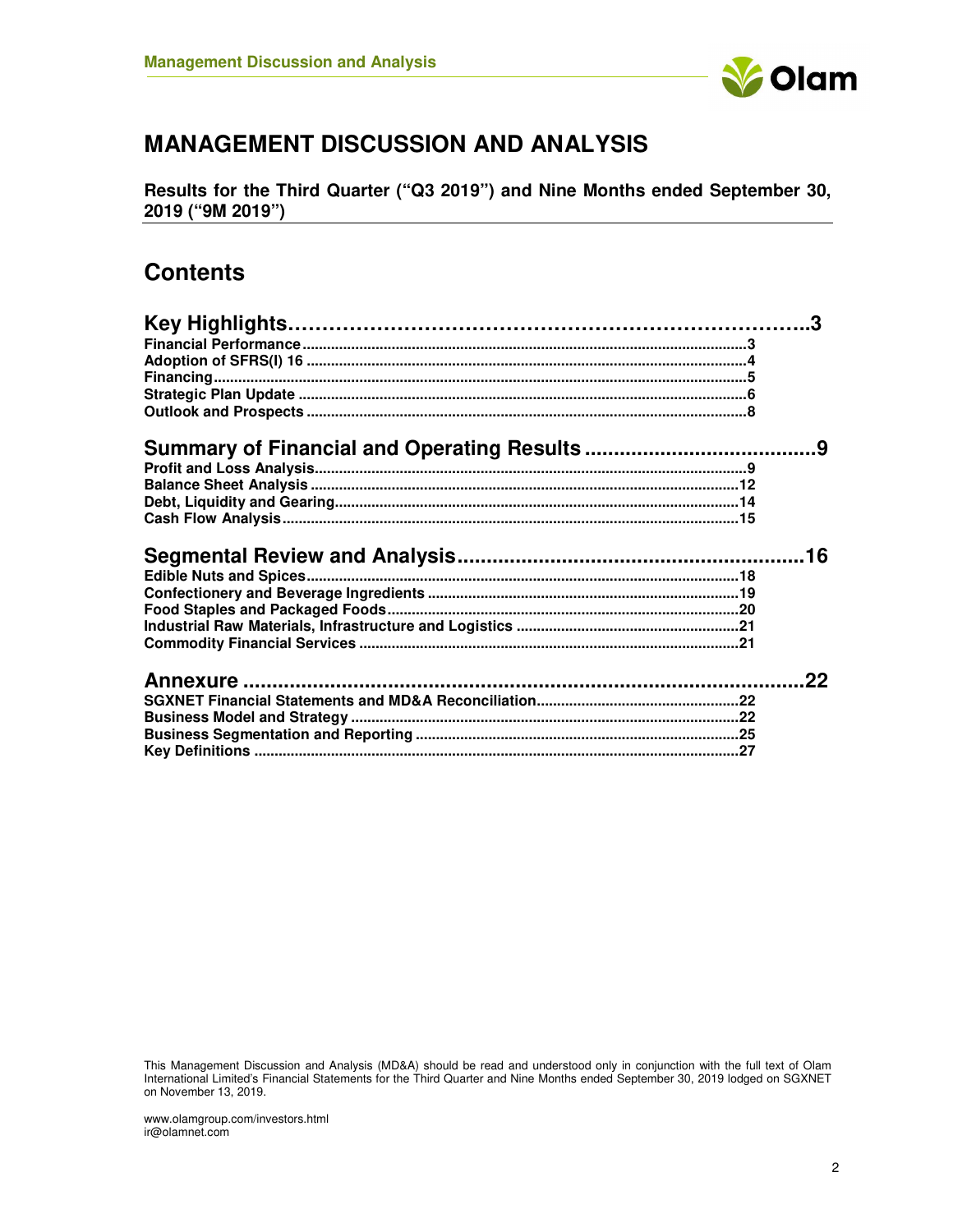

# **Key Highlights**

### **Financial Performance**

| <b>S\$ million</b>                             | 9M 2019  | 9M 2018  | % Change | Q3 2019 | Q3 2018 | % Change |
|------------------------------------------------|----------|----------|----------|---------|---------|----------|
| <b>Volume ('000 MT)</b>                        | 29,036.9 | 23,256.7 | 24.9     | 9,936.7 | 9,650.1 | 3.0      |
| Revenue                                        | 24,255.2 | 22,018.6 | 10.2     | 8,311.3 | 8,294.0 | 0.2      |
| Net loss in fair value of<br>biological assets | (5.2)    | (9.6)    | (46.0)   | (1.2)   | 0.2     | n.m.     |
| <b>EBITDA</b>                                  | 1,058.4  | 905.1    | 16.9     | 286.9   | 229.1   | 25.2     |
| Depreciation &<br>Amortisation                 | (378.0)  | (290.7)  | 30.0     | (128.5) | (102.0) | 25.9     |
| Net Finance costs                              | (412.6)  | (310.5)  | 32.9     | (147.7) | (108.8) | 35.8     |
| Taxation                                       | (33.4)   | (50.7)   | (34.1)   | (1.7)   | (3.6)   | (52.8)   |
| <b>Exceptional items</b>                       | (17.8)   | (2.1)    | n.m.     | (0.1)   | -       | n.m.     |
| <b>PAT</b>                                     | 216.6    | 251.1    | (13.7)   | 8.9     | 14.7    | (39.2)   |
| <b>PATMI</b>                                   | 250.7    | 272.6    | (8.0)    | 20.4    | 20.7    | (1.5)    |
| <b>Operational PATMI</b>                       | 268.5    | 274.7    | (2.3)    | 20.5    | 20.7    | (1.0)    |

- **Profit After Tax and Minority Interests (PATMI) declined 8.0% to S\$250.7 million in 9M 2019** from S\$272.6 million in 9M 2018 as EBITDA growth was offset by higher net finance costs, depreciation and amortisation charges and exceptional losses. Excluding the impact of SFRS(I) 16 (see additional notes on page 4), PATMI would have marginally declined by 0.9% to S\$270.2 million.
- **Operational PATMI** (PATMI excluding exceptional items) **was marginally lower by 2.3% at S\$268.5 million** compared with S\$274.7 million in 9M 2018 due to higher net finance costs and depreciation. Excluding the impact of SFRS(I) 16, Operational PATMI would have been grown by 4.9% to S\$288.0 million.
- **Sales volume rose by 24.9% in 9M 2019** mainly on account of the increase in Grains trading volumes.
- **EBITDA grew by 16.9% to S\$1,058.4 million in 9M 2019** (9M 2018: S\$905.1 million) mainly due to improved EBITDA from all segments except Industrial Raw Materials, Infrastructure and Logistics. The adoption of SFRS(I) 16 from January 1, 2019 had a positive impact of S\$74.6 million during the period.
- **Depreciation and amortisation charges were higher by 30.0 % at S\$378.0 million** (9M 2018: S\$290.7 million) mainly due to a S\$71.5 million increase from a larger fixed capital base due to right-of-use assets following the adoption of SFRS(I) 16 from January 1, 2019.
- **Net finance costs increased by 32.9 % to S\$412.6 million** (9M 2018: S\$310.5 million) due to the impact of higher interest rates and the increase in finance charges of S\$22.7 million arising from the adoption of SFRS(I) 16 from January 1, 2019. The increase was partly offset by higher finance income.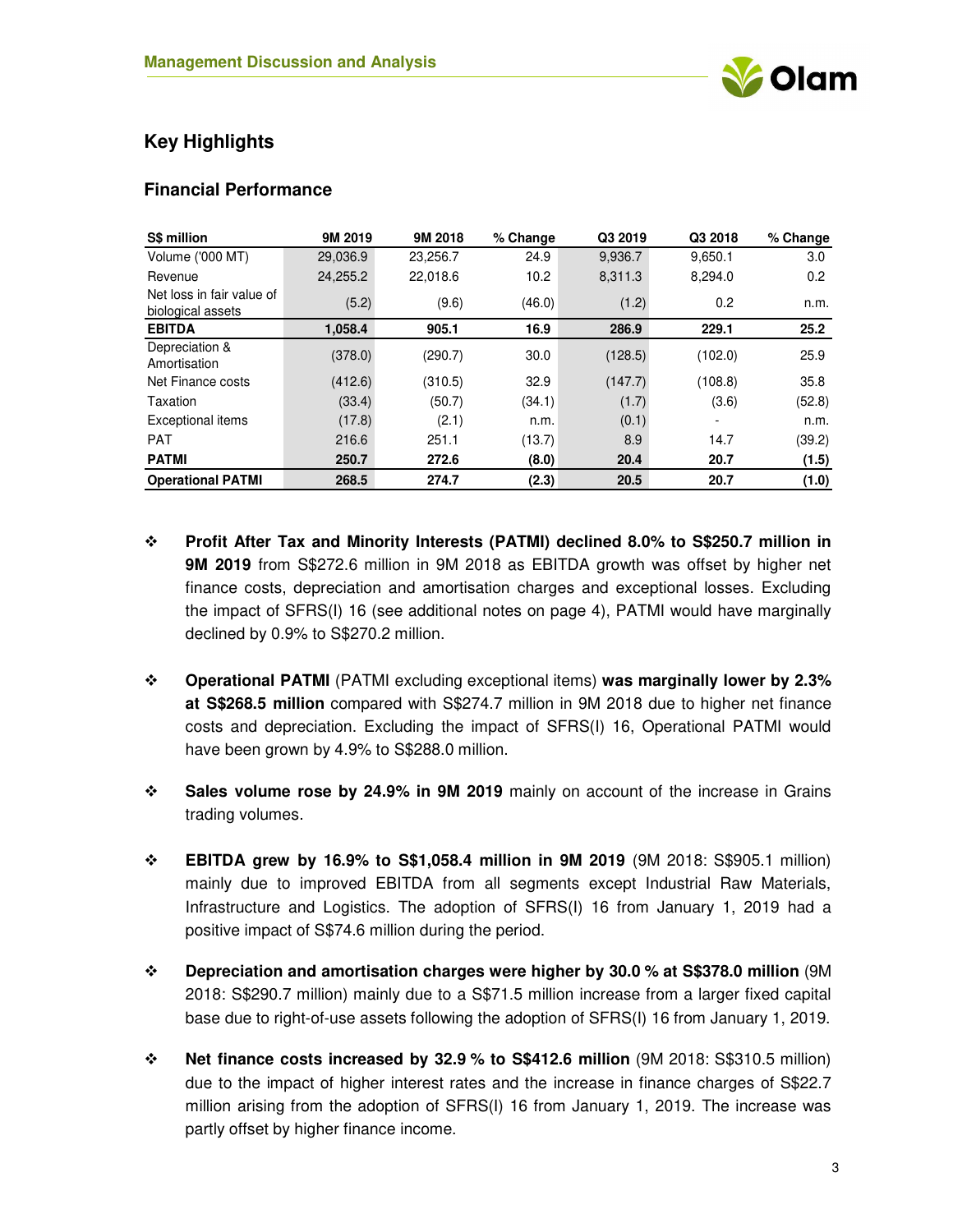

- **Gross Capex of S\$515.2 million** (9M 2018: S\$507.9 million) was incurred during 9M 2019 for investments, including the acquisition of 85.0% in BT Cocoa, as well as ongoing Capex commitments during this period. **Net Capex after disposals and divestments was S\$499.6 million** in 9M 2019 compared with S\$143.5 million in 9M 2018.
- **Free Cash Flow to Equity (FCFE**) **increased** from S\$602.4 million in 9M 2018 **to S\$767.0 million in 9M 2019**.
- **Net gearing as at September 30, 2019 remained steady at 1.37 times** (September 30, 2018: 1.38 times). **Excluding the impact of SFRS(I) 16, net gearing would have been at 1.28 times.**

### **Adoption of SFRS(I) 16**

SFRS(I) 16 is effective from January 1, 2019, and the Group has adopted modified retrospective approach which does not require any restatement of prior period financial statements.

Adoption of this new standard has resulted in most leases being recognised on balance sheet, with exemption of short-term and low value assets' leases. Under this new standard, at the commencement of a lease, a "right-of-use asset" and a "lease liability" for lease payments are recognised on the balance sheet. Total borrowings or net debt will increase to the extent of the lease liability. This new standard also requires separate recognition of finance charge on the lease liability and depreciation on the right-of-use asset in the profit and loss account.

As at January 1, 2019, the adoption of SFRS(I) 16 resulted in the following key effects to the balance sheet of the Group:

| S\$ million                   | $1-Jan-19$ |
|-------------------------------|------------|
| <b>Assets</b>                 |            |
| Property, plant and equipment | (76.8)     |
| Right-of-use assets           | 706.8      |
| Other current assets          | (24.2)     |
| <b>Total Assets</b>           | 605.8      |
| Liabilities                   |            |
| Lease liabilities             | 699.9      |
| Finance lease liabilities     | (94.1)     |
| <b>Total Liabilities</b>      | 605.8      |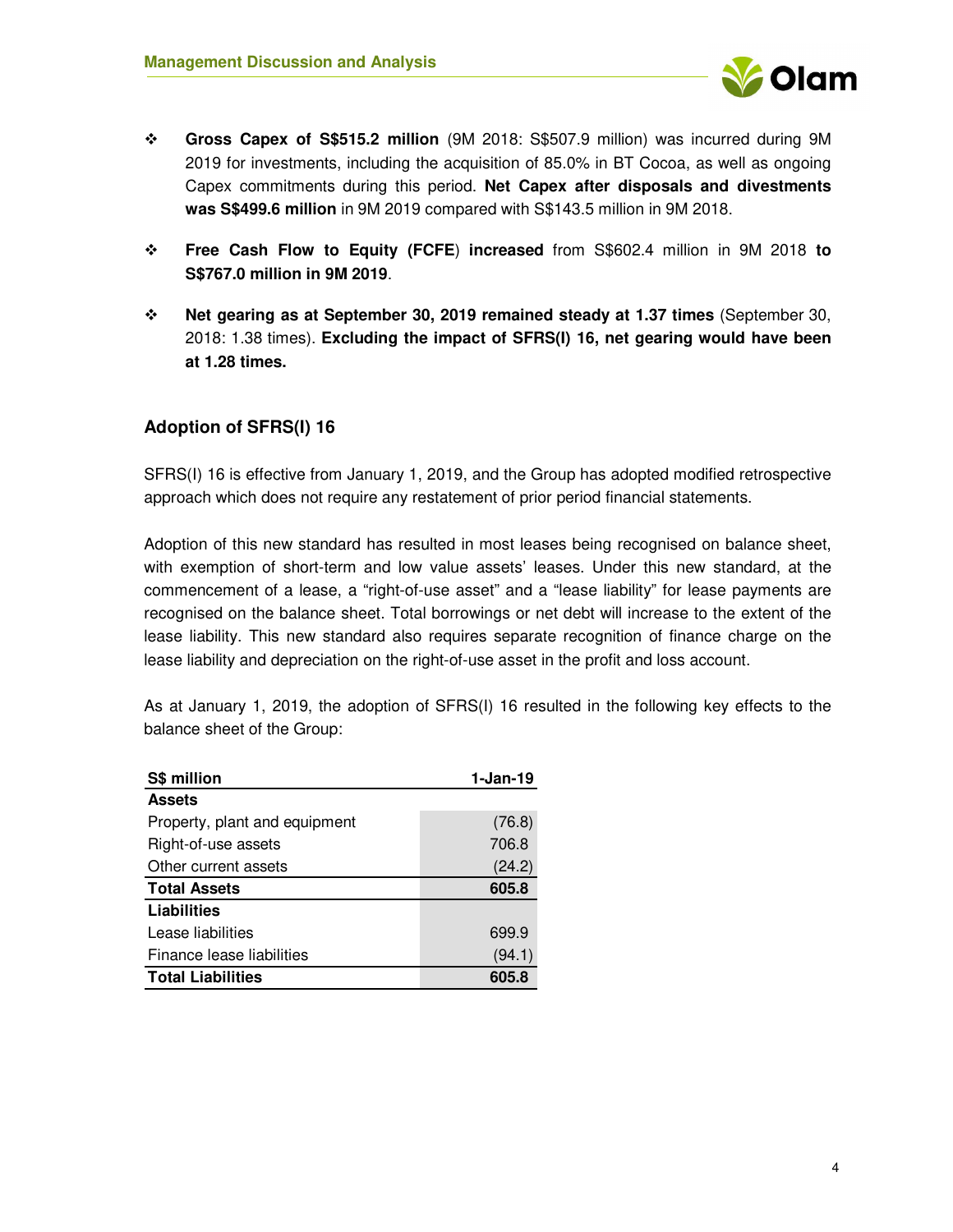

The right-of-use assets and lease liabilities that were recognised on January 1, 2019 resulted in an increase in EBITDA by S\$74.6 million in 9M 2019. This also raised depreciation and finance charges by S\$71.5 million and S\$22.7 million respectively in 9M 2019. PATMI and Operational PATMI were lower by S\$19.5 million during this period. The Profit and Loss items with and without the impact of SFRS(I) 16 are summarised in the table that follows:

| S\$ million                        |                                         | 9M 2019 |                                       |          | Q3 2019                                                              |         |
|------------------------------------|-----------------------------------------|---------|---------------------------------------|----------|----------------------------------------------------------------------|---------|
| <b>Profit &amp; Loss Statement</b> | <b>SFRS(I) 16</b><br>Reported<br>Impact |         | <b>Excluding</b><br><b>SFRS(I) 16</b> | Reported | <b>SFRS(I) 16</b><br><b>Excluding</b><br><b>SFRS(I) 16</b><br>Impact |         |
| <b>EBITDA</b>                      | 1.058.4                                 | 74.6    | 983.8                                 | 286.9    | 25.1                                                                 | 261.8   |
| Depreciation & Amortisation        | (378.0)                                 | (71.5)  | (306.5)                               | (128.5)  | (24.1)                                                               | (104.4) |
| Net Finance costs                  | (412.6)                                 | (22.7)  | (389.9)                               | (147.7)  | (7.7)                                                                | (140.0) |
| <b>PATMI</b>                       | 250.7                                   | (19.5)  | 270.2                                 | 20.4     | (6.5)                                                                | 26.9    |
| <b>Operational PATMI</b>           | 268.5                                   | (19.5)  | 288.0                                 | 20.5     | (6.5)                                                                | 27.0    |

## **Financing**

- $\div$  In April 2019, Olam and its wholly owned subsidiary, Olam Treasury (OTPL) secured the world's first "Digital Loan", a three-year digital-linked revolving credit facility (RCF) aggregating US\$350.0 million. The pricing of the facility is linked to Olam's digital maturity score, which is determined by the Boston Consulting Group using their proprietary "Digital Acceleration Index" methodology that assesses Olam across four digital building blocks: (1) business strategy driven by digital; (2) digitising the core; (3) new digital growth; and (4) enablers. Olam and the participating banks have agreed on annual improvement targets over the course of the RCF which, if achieved, would trigger a reduction in the interest rate.
- In May 2019, Olam's wholly-owned subsidiary Olam Americas Inc. successfully priced a US\$120.0 million issuance of five-year fixed rate notes via a private placement to nine investors at a fixed coupon of 3.89% for five years.
- In July 2019, Olam's wholly owned subsidiary, Olam Holdings B.V. secured an RCF aggregating US\$375.0 million. The facility has a 364-day tenor with an option to extend for a further 364 days.
- \* In September 2019, Olam and OTPL secured an RCF of US\$525.0 million, consisting of three tranches – a one-year RCF of US\$315.0 million, a two-year RCF of US\$105.0 million and a three-year RCF of US\$105.0 million. The interest margin of the RCF is linked to meeting sustainability Key Performance Indicators (KPIs) which are aligned with the Company's three purpose outcomes of Prosperous Farmers and Food Systems, Thriving Communities, and Regeneration of the Living World. The KPIs will be tracked and reported by Olam's Corporate Responsibility & Sustainability team and independently assessed by Ernst & Young based on agreed-upon procedures approved by the banks.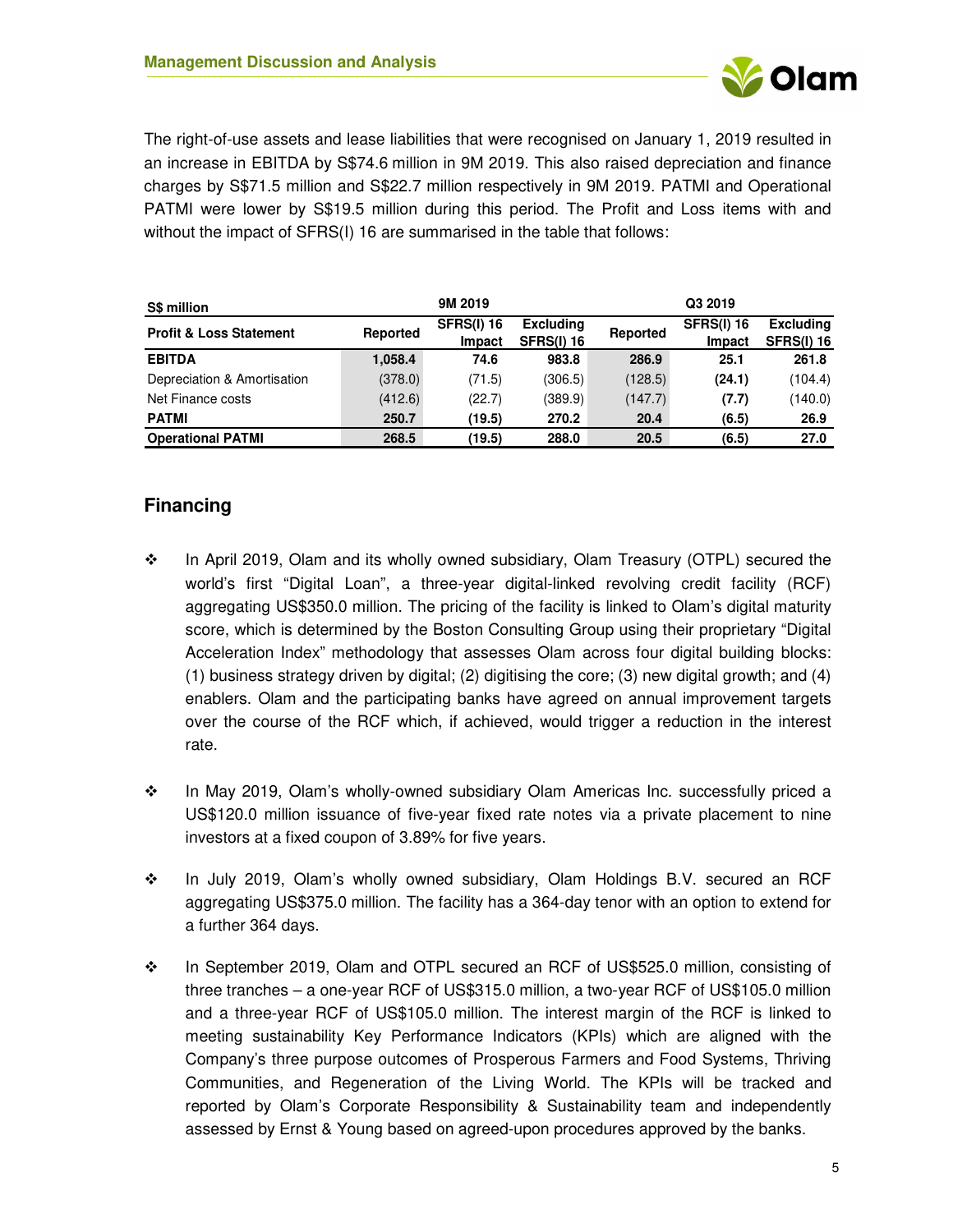

 In October 2019, Olam and OTPL secured a multi-tranche RCF aggregating US\$1,525.0 million, consisting of a 364-day RCF of US\$610.0 million, a two-year RCF of US\$457.5 million and a three-year RCF of US\$457.5 million for refinancing of existing loans.

### **Strategic Plan Update**

On January 25, 2019, we announced our 2019-2024 Strategic Plan that capitalises on key trends shaping the sector. Driven by consumers and advances in technology, these trends include increasing demand for healthier foods, traceable and sustainable sourcing, e-commerce and the rise of "purpose" brands. Olam plans to invest US\$3.5 billion (including maintenance Capex) to strengthen businesses with high growth potential, while releasing US\$1.6 billion by responsibly divesting certain businesses and assets lying outside the strategic priorities over the course of this plan. Read the Annexure "Business Model and Strategy" for more details.

Further to the announcement of our new Strategic Plan, we have appointed Credit Suisse (Singapore) Limited and Rothschild & Co Singapore Limited as Joint Financial Advisors to explore various options to maximise long term value for shareholders. This exercise is expected to be completed by the end of 2019.

During 9M 2019, the Company closed the Sugar, Rubber and Fertiliser trading desks, the Fundamental Fund and the Wood Products business in Latin America. It also completed the following transactions:

- Indirect wholly-owned subsidiary Queensland Cotton Corporation Pty Ltd (QCC) disposed of its entire 51.0% shareholding in Collymongle Ginning Pty Ltd, a company incorporated in Australia, to PJ & PM Harris Pty Ltd (Harris) following an exercise of option, for a total cash consideration of A\$4.08 million. (QCC had in 2014 sold 49.0% stake in CGPL to Harris, reducing its shareholding from 100.0% to 51.0%.)
- Wholly owned subsidiary Olam Argentina S.A. disposed of its entire 100.0% equity interest in Olam Alimentos S.A., which was incorporated in Argentina with principal activity in peanut shelling and blanching, to Adecoagro, for a cash consideration of US\$10.0 million. This is in line with the new Strategic Plan of divesting select businesses and redeploying capital into proven businesses which have performed consistently and have market leading positions, such as the peanut shelling, blanching and ingredients business in the U.S.

All the above divestments reduced invested capital by US\$153.6 million in 9M 2019.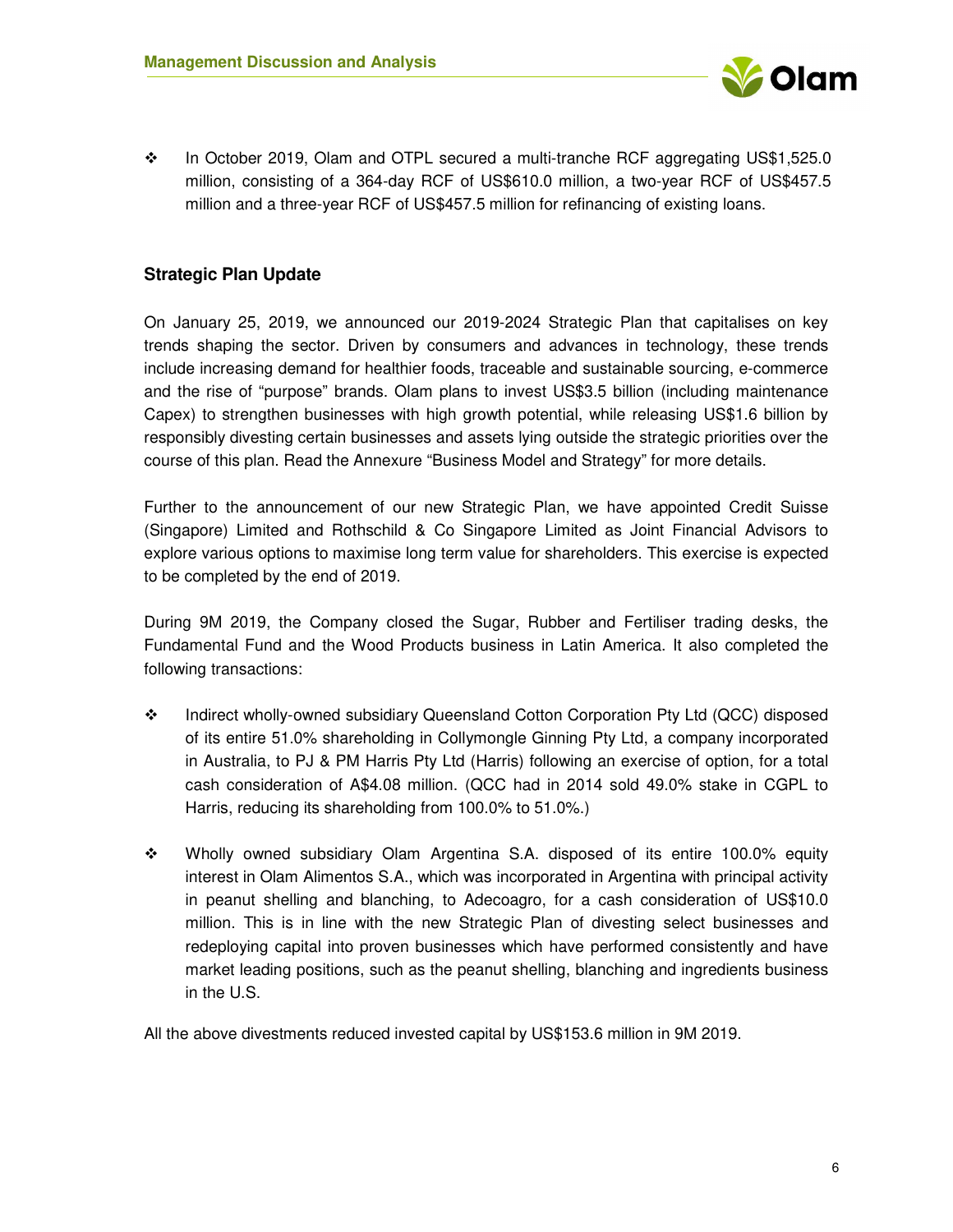

- Olam acquired 85.0% equity interest in YTS Holdings Pte Ltd, which owns 100.0% of Indonesia's largest cocoa processor PT Bumitangerang Mesindotama (BT Cocoa), from its founding members, Piter Jasman and family, for a total cash consideration of US\$90.0 million. The transaction is part of the new Strategic Plan to grow its cocoa ingredients business by expanding its platform in Asia and enhancing its product offering in the region.
- Olam completed the acquisition of 60.0% interest in Cotonchad SN, the state-owned company with exclusive rights to procure, process and sell Chadian cotton and byproducts, for US\$16.0 million.
- Olam, through wholly owned subsidiary Outspan Cyprus Limited, acquired the remaining minority shareholding of 6.98% in Milky Projects Limited, which directly holds equity in Russian Dairy Company ("Rusmolco"), from its founding shareholder. Following the acquisition, Rusmolco becomes a wholly-owned subsidiary of Olam.

In April 2019, Olam made a binding offer to acquire 100.0% of Dangote Flour Mills (DFM), a leading flour and pasta manufacturer in Nigeria, for an enterprise value of NGN 130.0 billion (approximately US\$361.0 million). The acquisition of DFM supports the strategy of the Grain and Animal Feed business to expand its wheat milling capacity in high-growth markets, such as Nigeria. Olam and DFM combined would provide enhanced manufacturing capacity and create synergies with the Group's existing business. Post the adjustment for the net working capital and net debt of DFM as at 31 March 2019, Olam submitted a revised consideration of NGN 120.0 billion (approximately US\$331.4 million) for the offer on August 5, 2019. The transaction was completed on October 31, 2019 following the approval by the shareholders of DFM for the Scheme of Arrangement to acquire DFM as well as the relevant regulatory approvals.

In October 2019, Olam announced that it will acquire a 100.0% interest in leading Californian almond processor and ingredient manufacturer Hughson Nut Inc (HNI) and associated real estate assets from APB Partners, LLC (APB) at a total enterprise value of US\$54.0 million. The acquisition of HNI is consistent with Olam's Strategic Plan to offer differentiated solutions, such as ingredients and product innovation, and to target new customer segments in comanufacturing, food service and e-commerce. The extensive processing capabilities of HNI will enable Olam to offer a fully integrated solution across the almond value chain from the U.S., including processed whole nuts and value-added ingredients, complementing similar capabilities in Australia and Vietnam. The transaction is expected to be completed by end-November 2019.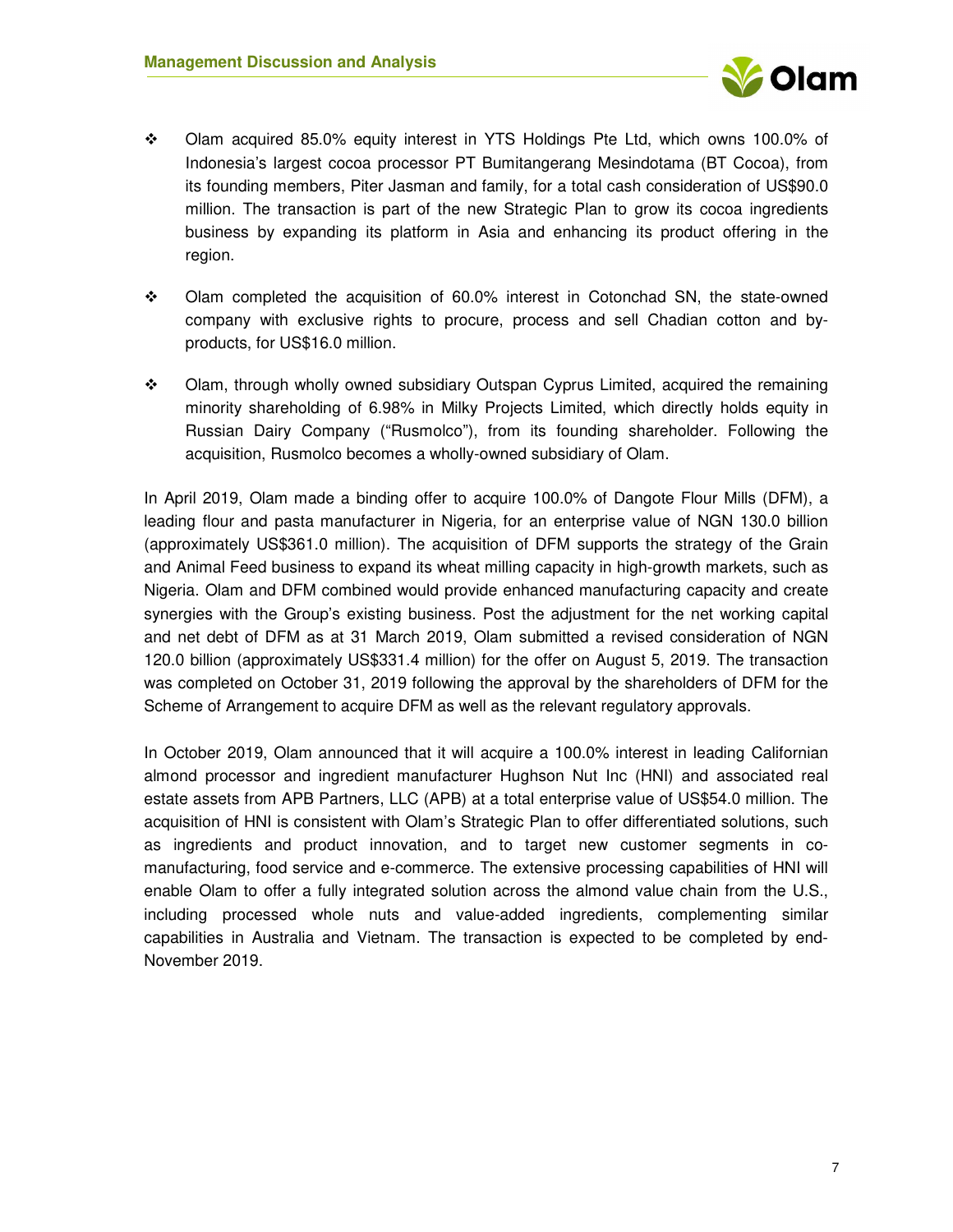

In addition to the update provided above, the Company is currently engaged in multiple discussions for divesting and/or restructuring various assets and businesses in line with the Strategic Plan, some of which may be concluded in this financial year. The outcome, timing and the range of financial impact (viz. one-off exit costs, gains/losses on sale and/or potential impairment of these assets/businesses) is uncertain and subject to multiple factors outside the Company's control. The Company will make appropriate disclosures as and when there are material developments in this regard.

### **Outlook and Prospects**

Even as political and economic uncertainties continue to affect global trading conditions for the rest of the year, Olam believes its diversified and well-balanced portfolio provides a resilient platform to navigate the challenges in both the global economy and commodity markets.

Olam is executing on the four strategic pathways for growth as set out in the 2019-2024 Strategic Plan. It will strengthen, streamline and focus its business portfolio, drive margin improvement by enhancing cost and capital efficiency, generate additional revenue streams by offering differentiated products and services, and explore partnerships and investments in select new engines for growth.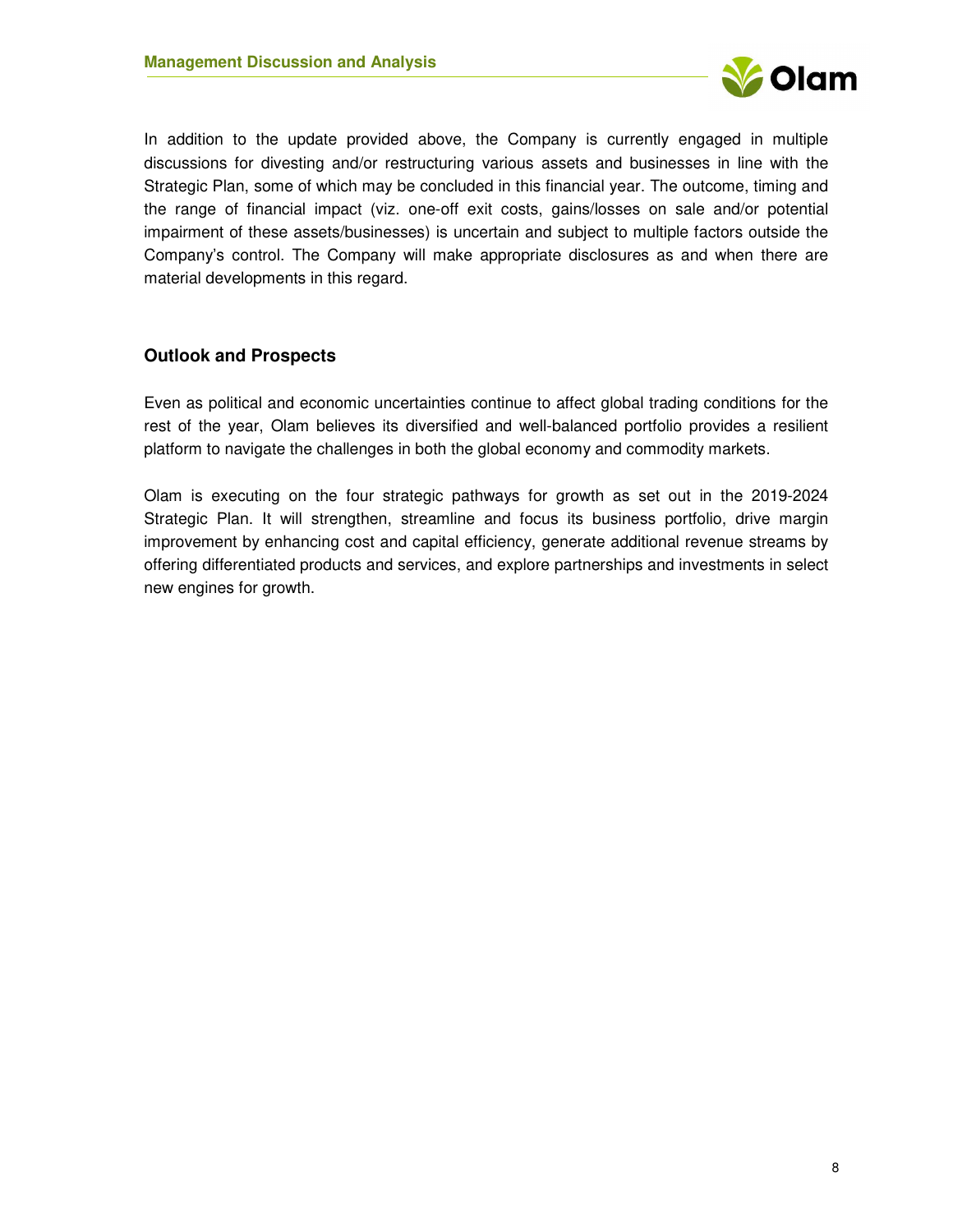

# **Summary of Financial and Operating Results**

### **Profit and Loss Analysis**

| S\$ million                                                         | 9M 2019     | 9M 2018    | % Change | Q3 2019   |           | Q3 2018 % Change |
|---------------------------------------------------------------------|-------------|------------|----------|-----------|-----------|------------------|
| <b>Volume ('000 MT)</b>                                             | 29,036.9    | 23,256.7   | 24.9     | 9,936.7   | 9,650.1   | 3.0              |
| Revenue                                                             | 24,255.2    | 22,018.6   | 10.2     | 8,311.3   | 8,294.0   | 0.2              |
| Other income <sup>^</sup>                                           | 26.6        | 20.5       | 29.8     | 6.3       | 7.8       | (19.2)           |
| Cost of sales                                                       | (22, 103.1) | (20,006.9) | 10.5     | (7,623.2) | (7,713.0) | (1.2)            |
| Selling, general and administrative<br>expenses^                    | (963.1)     | (941.8)    | 2.3      | (295.1)   | (301.2)   | (2.0)            |
| Other operating expenses                                            | (190.7)     | (208.9)    | (8.7)    | (126.8)   | (64.6)    | 96.3             |
| Net loss in fair value of biological<br>assets                      | (5.2)       | (9.6)      | (46.0)   | (1.2)     | 0.2       | n.m.             |
| Share of results from jointly<br>controlled entities and associates | 38.7        | 33.2       | 16.6     | 15.6      | 5.9       | 163.2            |
| <b>EBITDA</b>                                                       | 1,058.4     | 905.1      | 16.9     | 286.9     | 229.1     | 25.2             |
| EBITDA %                                                            | 4.4%        | 4.1%       |          | 3.5%      | 2.8%      |                  |
| Depreciation & amortisation                                         | (378.0)     | (290.7)    | 30.0     | (128.5)   | (102.0)   | 25.9             |
| EBIT <sup>^</sup>                                                   | 680.4       | 614.4      | 10.7     | 158.4     | 127.1     | 24.6             |
| <b>Exceptional items</b>                                            | (17.8)      | (2.1)      | n.m.     | (0.1)     |           | n.m.             |
| Net Finance costs                                                   | (412.6)     | (310.5)    | 32.9     | (147.7)   | (108.8)   | 35.8             |
| PBT^                                                                | 250.0       | 301.8      | (17.2)   | 10.6      | 18.3      | (42.1)           |
| Taxation <sup>^</sup>                                               | (33.4)      | (50.7)     | (34.1)   | (1.7)     | (3.6)     | (52.8)           |
| <b>PAT</b>                                                          | 216.6       | 251.1      | (13.7)   | 8.9       | 14.7      | (39.2)           |
| PAT%                                                                | 0.9%        | 1.1%       |          | 0.1%      | 0.2%      |                  |
| Non-controlling interests                                           | (34.1)      | (21.5)     | 58.4     | (11.5)    | (6.0)     | 90.3             |
| <b>PATMI</b>                                                        | 250.7       | 272.6      | (8.0)    | 20.4      | 20.7      | (1.5)            |
| PATMI %                                                             | 1.0%        | 1.2%       |          | 0.2%      | 0.3%      |                  |
| <b>Operational PATMI</b>                                            | 268.5       | 274.7      | (2.3)    | 20.5      | 20.7      | (1.0)            |
| Operational PATMI %                                                 | 1.1%        | 1.2%       |          | 0.2%      | 0.3%      |                  |

^Excluding exceptional items

#### **Sales Volume**

Sales volume grew 24.9% mainly due to higher trading volumes in Grains during 9M 2019.

### **Revenue**

Revenue growth on the other hand was lower at 10.2%, as the increased trading volumes from Grains have a lower selling price than that of other products in the portfolio.

#### **Other Income**

Other income was higher at S\$26.6 million (9M 2018: S\$20.5 million).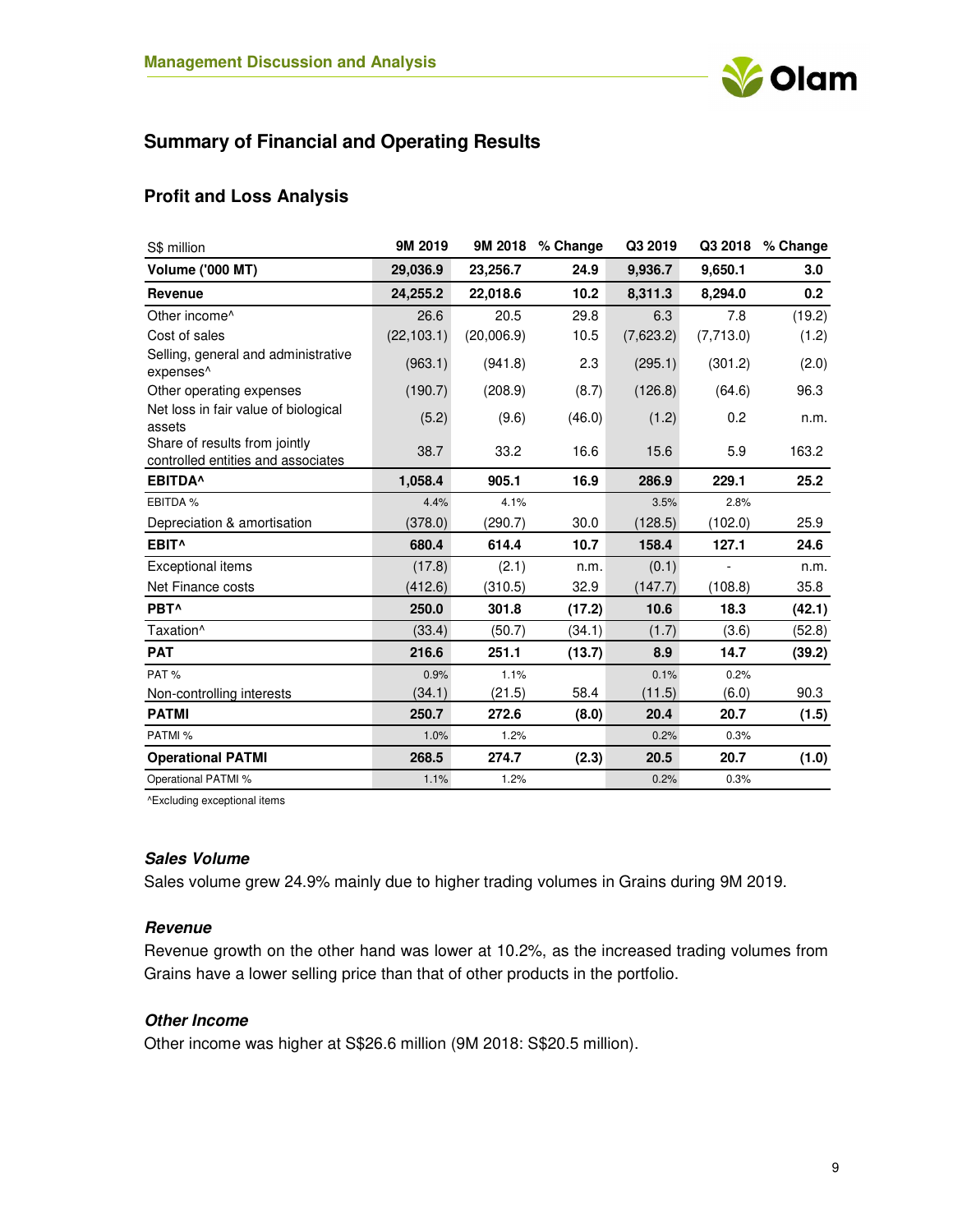

### **Cost of Sales**

The change in cost of sales normally follows the corresponding change in revenue for a given period. In 9M 2019, cost of sales increased by 10.5%, largely in tandem with the growth in revenue.

### **Selling, General & Administrative Expenses**

Selling, General & Administrative Expenses increased by 2.3% to S\$963.1 million in 9M 2019 (9M 2018: S\$941.8 million) on account of investments in new corporate growth initiatives, such as digitalisation, co-manufacturing for food service, e-commerce and sustainability-based solutions, including AtSource.

### **Other Operating Expenses**

Other operating expenses decreased from S\$208.9 million in 9M 2018 to S\$190.7 million in 9M 2019 due to lower unrealised foreign exchange losses recorded on the devaluation of local currencies against the US dollar compared to the prior corresponding period.

#### **Net Changes in Fair Value of Biological Assets**

Net loss from fair valuation of upstream dairy assets in Uruguay and Russia declined from S\$9.6 million in 9M 2018 to S\$5.2 million in 9M 2019.

### **Share of Results from Jointly Controlled Entities and Associates**

Jointly controlled entities and associates include PT DUS, Long Son, Guzman Coffee & Nuts, MC Agri Alliance (MCAA), GSEZ and Open Country Dairy. The share of results from jointly controlled entities and associates rose from S\$33.2 million in 9M 2018 to S\$38.7 million in 9M 2019 mainly due to higher contribution from GSEZ and MCAA.

### **EBITDA**

EBITDA grew 16.9% to S\$1,058.4 million in 9M 2019 mainly due to improved performance from all segments except Industrial Raw Materials, Infrastructure and Logistics. The adoption of SFRS(I) 16 from January 1, 2019 had a positive impact of S\$74.6 million.

### **Depreciation and Amortisation**

Depreciation and amortisation expenses increased 30.0% to S\$378.0 million (9M 2018: S\$290.7 million) mainly due to the S\$71.5 million increase from a larger fixed capital base on right-of-use assets following the adoption of SFRS(I) 16 from January 1, 2019.

### **Finance Costs**

Net finance costs increased by 32.9 % to S\$412.6 million (9M 2018: S\$310.5 million) due to the impact of higher interest rates and the increase in finance charges of S\$22.7 million arising from the adoption of SFRS(I) 16 from January 1, 2019. The increase was partly offset by higher finance income.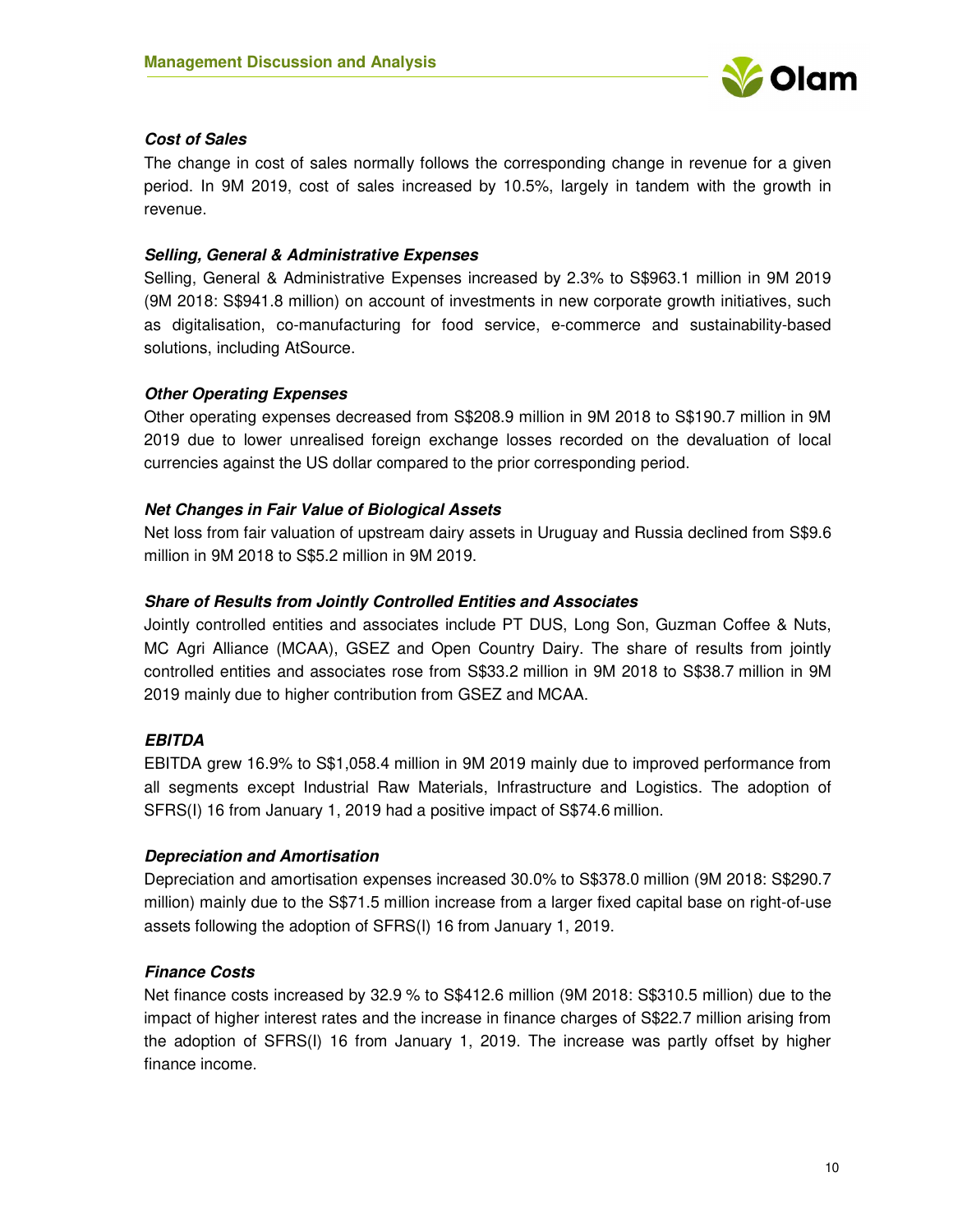

### **Taxation**

Tax expenses were reduced from S\$50.7 million in the prior nine months to S\$33.4 million in 9M 2019 primarily due to the change in the earnings composition in terms of business mix and geographical distribution.

### **Non-controlling Interest**

Non-controlling interest, which comprises mainly the minority share of results from Olam Palm Gabon (OPG), Olam Rubber Gabon (ORG) and Caraway (Packaged Foods), was a negative S\$34.1 million in 9M 2019 (9M 2018: -S\$21.5 million). This was a result of higher period costs incurred by OPG and ORG on partially yielding plantations.

### **Exceptional Items**

The 9M 2019 results included a net exceptional loss of S\$17.8 million (9M 2018: -S\$2.1 million) from one-off costs incurred after the closure of the Sugar, Rubber and Fertiliser trading desks, Fundamental Fund, Wood Products business in Latin America, as well as the sale of the peanut shelling and farming business in Argentina and the remaining stake in Collymongle gin in Australia.

| S\$ million                  | 9M 2019                  | 9M 2018 | Q3 2019                  | Q3 2018 |
|------------------------------|--------------------------|---------|--------------------------|---------|
| Profit on sale of land in US | $\overline{\phantom{a}}$ | 13.8    | $\overline{\phantom{a}}$ | 0.1     |
| Profit on sale of Subsidiary | 0.6                      | 5.9     | $\,$                     | 0.1     |
| Sale of Café Enrista brand   | $\overline{\phantom{a}}$ | 2.7     | $\blacksquare$           |         |
| Loss on sale of JV/Associate | (1.1)                    | (24.5)  | $\,$                     | (0.2)   |
| Exit/Closure costs           | (17.3)                   | -       | (0.1)                    |         |
| <b>Exceptional Items</b>     | (17.8)                   | (2.1)   | (0.1)                    | 0.0     |

### **PATMI**

PATMI declined by 8.0% to S\$250.7 million in 9M 2019 compared with S\$272.6 million in 9M 2018 mainly due to higher net finance costs, depreciation and amortisation charges and exceptional losses, which offset the growth in EBITDA. The result includes a net negative impact of S\$19.5 million on the adoption of SFRS(I) 16.

### **Operational PATMI**

Operational PATMI (PATMI excluding exceptional items) was marginally lower by 2.3% at S\$268.5 million in 9M 2019 (9M 2018: S\$274.7 million), which includes the net negative impact of S\$19.5 million on the adoption of SFRS(I) 16.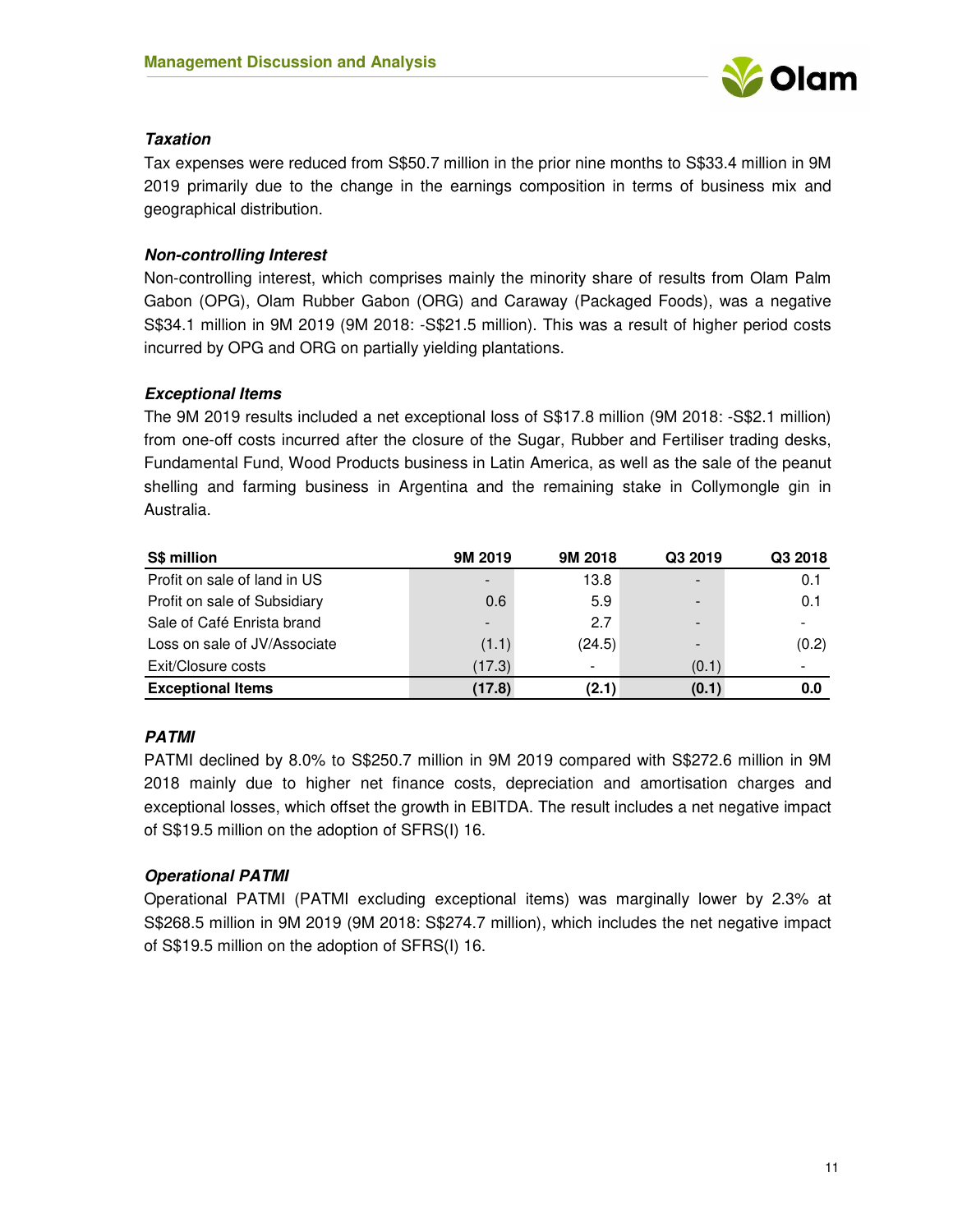|                              |             |             | Change     |             | Change    |
|------------------------------|-------------|-------------|------------|-------------|-----------|
| S\$ million                  | 30-Sep-2019 | 31-Dec-2018 | vs Dec 18  | 30-Sep-2018 | vs Sep 18 |
| <b>Uses of Capital</b>       |             |             |            |             |           |
| <b>Fixed Capital</b>         | 8,326.5     | 8,349.3     | (22.8)     | 8,223.3     | 103.2     |
| Right-of-use assets          | 639.3       |             | 639.3      |             | 639.3     |
| <b>Working Capital</b>       | 5,900.4     | 6,376.4     | (476.0)    | 6,718.9     | (818.5)   |
| Cash                         | 2,757.4     | 2,480.4     | 277.0      | 2,599.0     | 158.4     |
| <b>Others</b>                | 539.1       | 526.2       | 12.9       | 753.4       | (214.3)   |
| Total                        | 18,162.7    | 17,732.3    | 430.4      | 18,294.6    | (131.9)   |
| <b>Sources of Capital</b>    |             |             |            |             |           |
| Equity & Reserves            | 6,637.6     | 6,652.9     | (15.3)     | 6,691.7     | (54.1)    |
| Non-controlling interests    | 117.0       | 138.7       | (21.7)     | 150.2       | (33.2)    |
| Short term debt              | 6,042.2     | 4,766.4     | 1,275.8    | 4,716.7     | 1,325.5   |
| Long term debt               | 5,130.0     | 6,407.7     | (1, 277.7) | 6,995.0     | (1,865.0) |
| Short term lease liabilities | 80.1        | 10.7        | 69.4       | 10.0        | 70.1      |
| Long term lease liabilities  | 566.7       | 83.4        | 483.3      | 80.5        | 486.2     |
| Fair value reserve           | (410.9)     | (327.5)     | (83.4)     | (349.5)     | (61.4)    |
| Total                        | 18,162.7    | 17,732.3    | 430.4      | 18,294.6    | (131.9)   |

### **Balance Sheet Analysis**<sup>1</sup>

 $\overline{a}$ 

*Others are deferred tax assets and liabilities, other non-current assets, derivative financial instruments (assets and liabilities) and provision for taxation.* 

The Group's total assets<sup>2</sup> as at September 30, 2019 were S\$18.2 billion, comprising S\$8.3 billion of fixed capital, S\$639.3 million of right-of-use assets<sup>3</sup>, S\$5.9 billion of working capital and S\$2.8 billion of cash. The right-of-use assets were largely made up of land and building assets as plant and machinery was a small component.

The total assets were funded by S\$6.6 billion of equity, S\$6.0 billion of short term debt, S\$5.1 billion of long term debt, as well as short term and long term lease liabilities of S\$80.1 million and S\$566.7 million respectively, which came about with the adoption of SFRS(I) 16.

Compared with December 31, 2018, the overall balance sheet as at September 30, 2019 increased by S\$430.4 million mainly on account of the adoption of SFRS(I) 16 and the increase in cash position.

However, compared with September 30, 2018, the overall balance sheet shrank by S\$131.9 million as the significant decline in working capital offset the increase in fixed assets caused by the addition of the right-of-use assets.

<sup>1</sup> The Company's balance sheet includes reserves created on account of the restructuring of the US business earlier held by Queensland Cotton Australia, which have been reversed at the Group level (to be read in conjunction with Page 3 of SGXNET Financial Statements for 9M 2019).

 $2$  Total assets are net of trade payables and accruals, derivative financial instruments (current liabilities), provision for taxation, other current liabilities and deferred tax liabilities.

<sup>3</sup> Please refer to page 15 of the SGXNET Financial Statements for further explanation.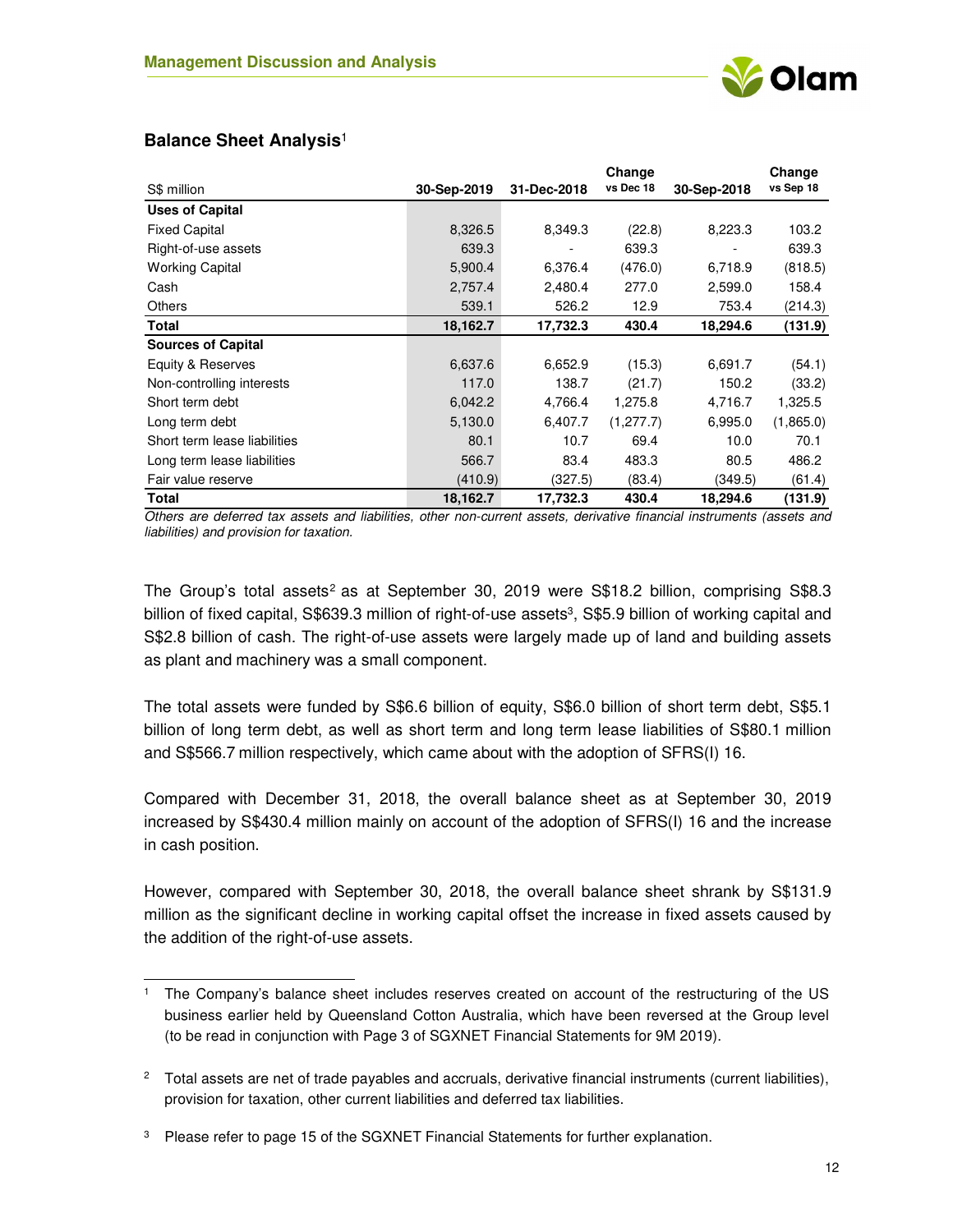

### **Long Term Investment**

The long term investment of S\$101.7 million relates to our 30,544,609 shares in PureCircle Limited, valued at £1.96 each as at September 30, 2019. In October 2019, PureCircle announced that it has postponed the release of its full year audited results and suspended the listing of its shares, pending the publication of the full year results. The full announcement can be found at https://purecircle.com/regulatory-news.

| <i><b>HOIMING Capital</b></i> |             |             |           |             |           |
|-------------------------------|-------------|-------------|-----------|-------------|-----------|
|                               |             |             | Change    |             | Change    |
| S\$ million                   | 30-Sep-2019 | 31-Dec-2018 | vs Dec 18 | 30-Sep-2018 | vs Sep 18 |
| <b>Stock</b>                  | 6,375.8     | 6.468.2     | (92.4)    | 5,708.8     | 667.0     |
| Advance to suppliers          | 775.0       | 805.5       | (30.5)    | 867.4       | (92.4)    |
| Receivables                   | 2,343.3     | 2.435.2     | (91.9)    | 2,383.3     | (40.0)    |
| Trade creditors               | (3,946.9)   | (3,633.9)   | (313.0)   | (2,559.6)   | (1,387.3) |
| Others                        | 353.2       | 301.4       | 51.8      | 319.0       | 34.2      |
| <b>Working Capital</b>        | 5,900.4     | 6.376.4     | (476.0)   | 6.718.9     | (818.5)   |

#### **Working Capital**

*Others include other current assets, changes to margin accounts with brokers and other current liabilities.*

Compared with December 31, 2018, working capital decreased by S\$476.0 million with the change in product mix towards bulk trading volumes, improved access to supplier credit and the reduction in stock and receivables. This led to a reduction in overall working capital cycle from 76 days as at December 31, 2018 to 65 days as at September 30, 2019.

Against September 30, 2018, working capital was reduced by S\$818.5 million with improved supplier terms on enhanced bulk volumes, causing overall working capital cycle to shorten from 83 to 65 days.

|                         |             |             | Change    |             | Change    |
|-------------------------|-------------|-------------|-----------|-------------|-----------|
| Days                    | 30-Sep-2019 | 31-Dec-2018 | vs Dec 18 | 30-Sep-2018 | vs Sep 18 |
| <b>Stock</b>            | 78          | 84          | (6)       |             |           |
| Advance to suppliers    | 9           | 10          | (1)       | 11          | (2)       |
| Receivables             | 26          | 29          | (3)       | 29          | (3)       |
| Trade creditors         | (48)        | (47)        |           | (34)        | (14)      |
| <b>Total cash cycle</b> | 65          | 76          | (11)      | 83          | (18)      |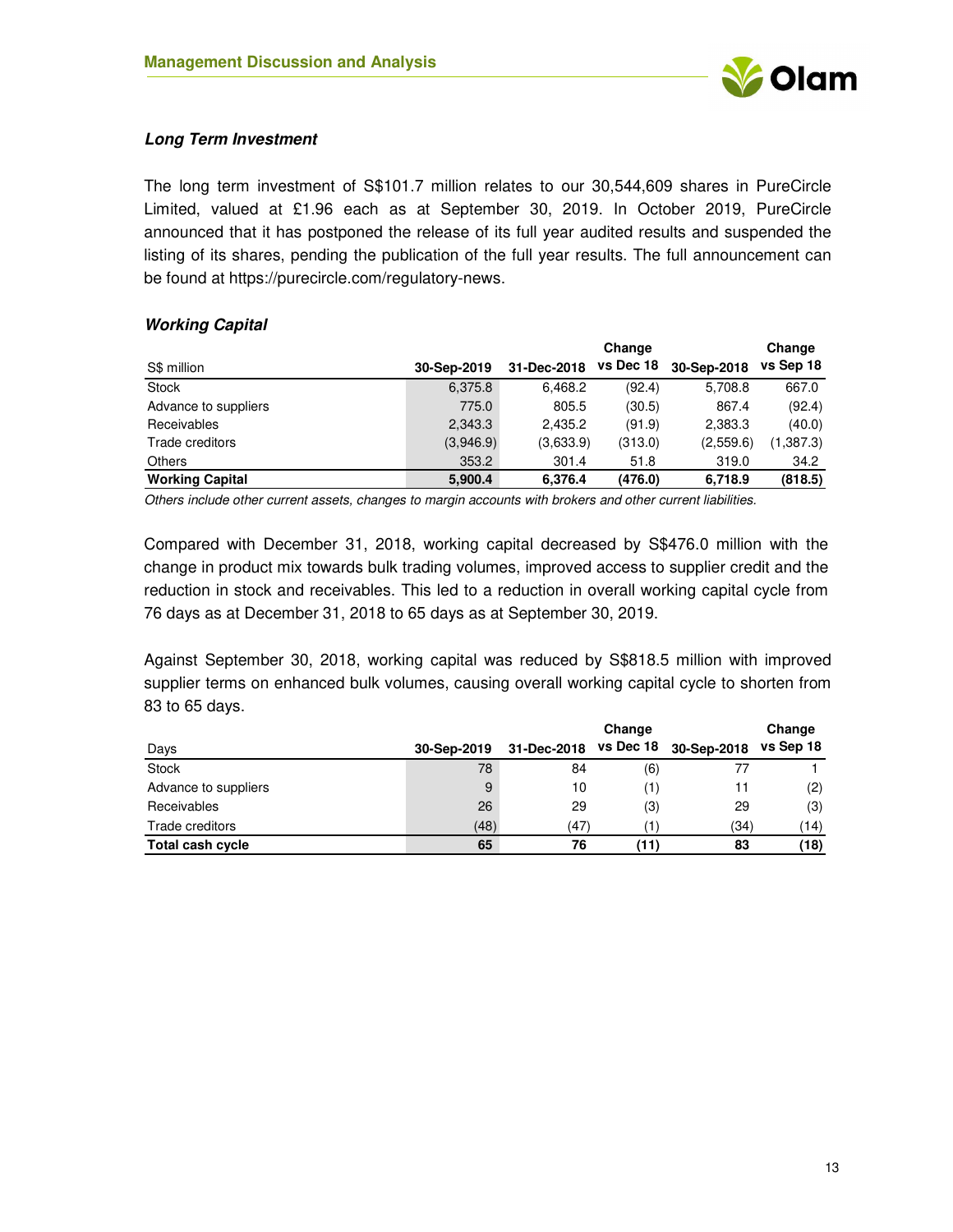|             |             | Change    |             | Change    |
|-------------|-------------|-----------|-------------|-----------|
| 30-Sep-2019 | 31-Dec-2018 | vs Dec 18 | 30-Sep-2018 | vs Sep 18 |
| 11,819.0    | 11,268.2    | 550.8     | 11.802.1    | 16.9      |
| 2,757.4     | 2,480.4     | 277.0     | 2,599.0     | 158.4     |
| 9.061.6     | 8,787.8     | 273.8     | 9,203.1     | (141.5)   |
| 4,858.3     | 4,754.1     | 104.2     | 4.378.6     | 479.7     |
| 2,043.2     | 2,103.5     | (60.3)    | 1.927.2     | 116.0     |
| 2,160.1     | 1,930.2     | 229.9     | 2,897.3     | (737.2)   |
| 6.637.6     | 6,652.9     | (15.3)    | 6,691.7     | (54.1)    |
| 1.37        | 1.32        | 0.05      | 1.38        | (0.01)    |
| 1.28        | 1.32        | (0.04)    | 1.38        | (0.10)    |
| 0.33        | 0.29        | 0.04      | 0.43        | (0.10)    |
|             |             |           |             |           |

**Change**

### **Debt, Liquidity and Gearing**

Compared with December 31, 2018, net debt increased by S\$273.8 million on the adoption of SFRS(I) 16. This resulted in a higher net gearing of 1.37 times as against 1.32 times as at December 31, 2018. However, without the impact of SFRS(I) 16 on liabilities, our net gearing would have been lower at 1.28 times.

Compared with September 30, 2018, despite the increase of S\$556.3 million of lease liabilities on the adoption of SFRS(I) 16, net debt as at September 30, 2019 was lower by S\$141.5 million on reduced working capital. Net gearing remained steady at 1.37 times.

Of the S\$6.4 billion inventory position, approximately 76.2% or S\$4.9 billion were readily marketable inventories (RMI) that were liquid, hedged and/or sold forward, operating as nearcash assets on our balance sheet. In addition, approximately 87.2% of the S\$2.3 billion in trade receivables were secured. Typically, at any given point, about 75-85% of inventory is hedged and/or sold forward and 60-70% of receivables are supported by letters of credit or documents through banks. Adjusting for RMI and secured receivables, our net gearing would be 0.33 times, reflecting the true indebtedness of our Company.

We maintained sufficient liquidity to meet our working capital and capital expenditure requirements, with a total of S\$18.9 billion in available liquidity as at September 30, 2019, including unutilised bank lines of S\$9.3 billion.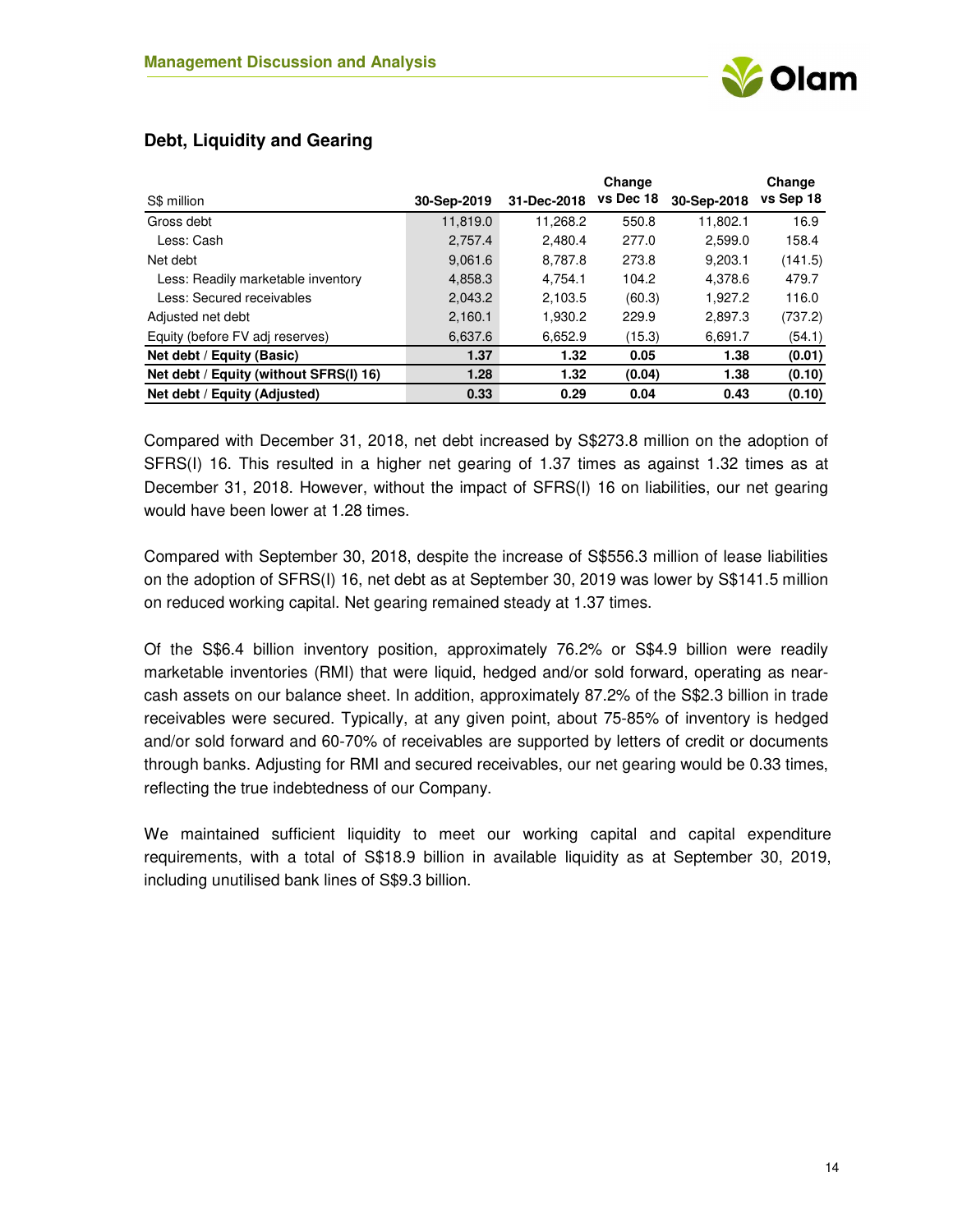

### **Cash Flow Analysis**

| S\$ million                                 | 9M 2019 | 9M 2018 | YoY     |
|---------------------------------------------|---------|---------|---------|
| Operating Cash flow (before Interest & Tax) | 1,074.4 | 915.5   | 158.9   |
| Changes in Working Capital                  | 696.2   | 270.7   | 425.5   |
| <b>Net Operating Cash Flow</b>              | 1,770.6 | 1,186.2 | 584.4   |
| Tax paid                                    | (92.3)  | (124.2) | 31.9    |
| Capex/Investments                           | (499.6) | (143.5) | (356.1) |
| Free cash flow to firm (FCFF)               | 1,178.7 | 918.5   | 260.2   |
| Net interest paid                           | (411.7) | (316.1) | (95.6)  |
| Free cash flow to equity (FCFE)             | 767.0   | 602.4   | 164.6   |

Net operating cash flow for 9M 2019 increased significantly by S\$584.4 million to S\$1.8 billion due to improved operating cash flow and lower deployment of working capital during 9M 2019. Net of Capex and divestments, Free Cash Flow to Firm (FCFF) and FCFE improved to S\$1.2 billion (9M 2018: S\$918.5 million) and S\$767.0 million (9M 2018: S\$602.4 million) respectively.

We expect significant investments to be undertaken in Q4 2019, including our acquisition of DFM and Hughson Nut, and more working capital to be deployed as we approach the peak of the procurement season for several of our leading commodities, such as Cocoa and Coffee.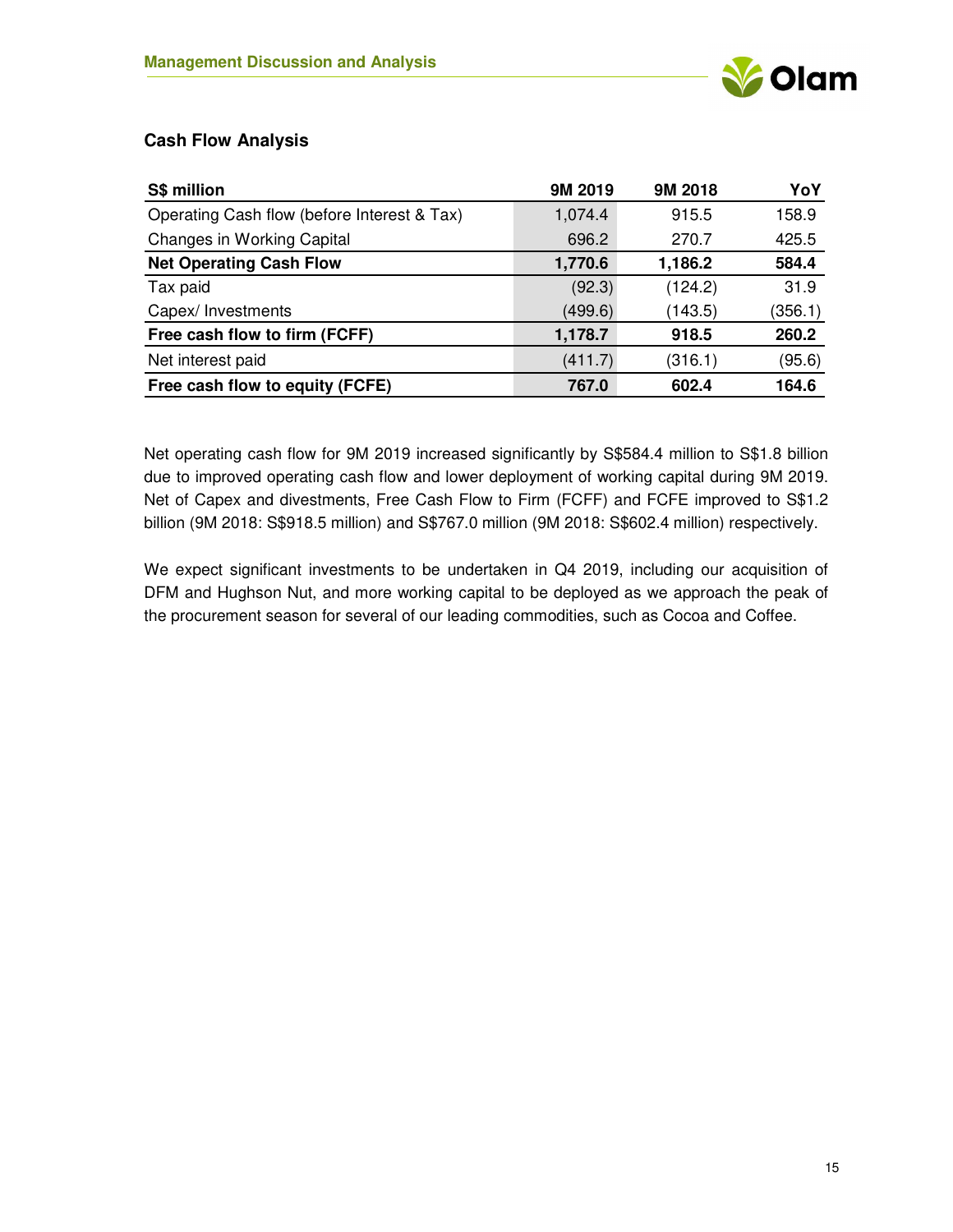

## **Segmental Review and Analysis**

#### For Q3 2019

| <b>Segment</b>                                            | Sales Volume ('000 MT) |         |                          | Revenue                  |         | <b>EBITDA</b> |          | <b>Invested Capital (IC)</b>                |          |  |
|-----------------------------------------------------------|------------------------|---------|--------------------------|--------------------------|---------|---------------|----------|---------------------------------------------|----------|--|
| S\$ million                                               | Q3 2019                | Q3 2018 | Q3 2019                  | Q3 2018                  | Q3 2019 |               |          | Q3 2018 30-Sep-2019 31-Dec-2018 30-Sep-2018 |          |  |
| Edible Nuts and Spices                                    | 442.1                  | 432.4   | 1,199.5                  | .095.2                   | 55.7    | 40.3          | 4,069.4  | 3,609.9                                     | 3,768.3  |  |
| Confectionery and Beverage Ingredients                    | 397.4                  | 386.4   | 1,626.3                  | 1,667.3                  | 101.6   | 100.6         | 4,828.6  | 4,935.1                                     | 4,477.6  |  |
| Food Staples and Packaged Foods                           | 8,635.4                | 8,248.3 | 4,484.9                  | 4,300.0                  | 95.8    | 81.4          | 4,457.0  | 4.577.9                                     | 5,044.1  |  |
| <b>Food Category</b>                                      | 9,474.9                | 9,067.1 | 7,310.7                  | 7,062.5                  | 253.1   | 222.3         | 13,355.0 | 13,122.9                                    | 13,290.0 |  |
| Industrial Raw Materials, Infrastructure<br>and Logistics | 461.8                  | 583.0   | 1,000.6                  | 1,231.5                  | 32.0    | 38.3          | 1,526.9  | 1,571.7                                     | 1,736.2  |  |
| <b>Commodity Financial Services (CFS)</b>                 | N.A.                   | N.A.    | $\overline{\phantom{0}}$ | $\overline{\phantom{a}}$ | 1.8     | (31.5)        | 93.8     | 117.6                                       | 206.4    |  |
| <b>Non-Food Category</b>                                  | 461.8                  | 583.0   | 1,000.6                  | 1,231.5                  | 33.8    | 6.8           | 1,620.7  | 1.689.3                                     | 1,942.6  |  |
| Total                                                     | 9,936.7                | 9,650.1 | 8,311.3                  | 8,294.0                  | 286.9   | 229.1         | 14.975.7 | 14,812.2                                    | 15,232.6 |  |

Notes:

IC excludes:

(a) Gabon Fertiliser Project (30-Sep-19: S\$239.1 million, 31-Dec-18: S\$245.4 million, 30-Sep-18: S\$247.9 million), and

(b) Long Term Investment (30-Sep-19: S\$101.7 million, 31-Dec-18: S\$135.8 million, 30-Sep-18: S\$205.7 million)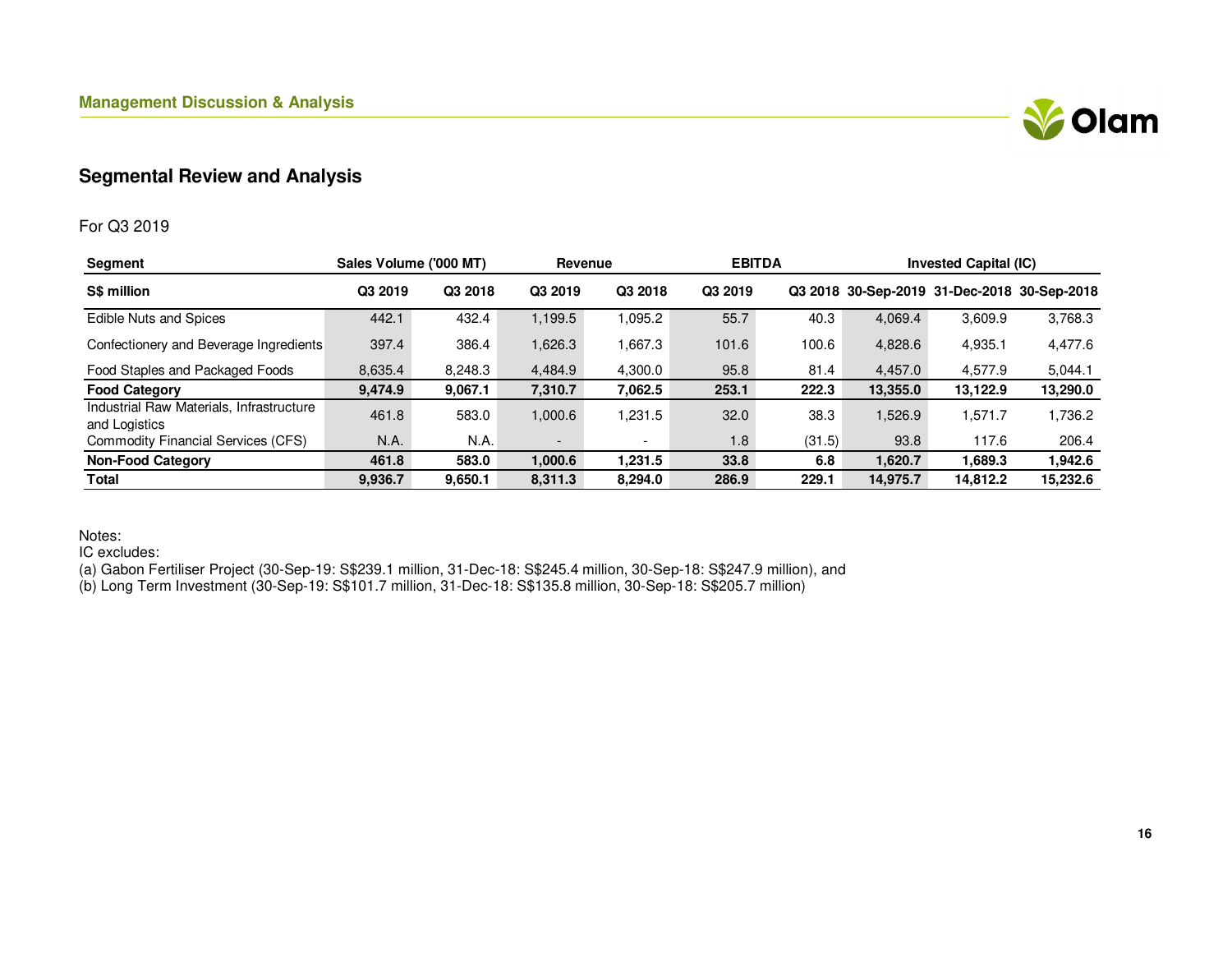

#### For 9M 2019

| Segment                                                   | Sales Volume ('000 MT) |          | Revenue  |          | <b>EBITDA</b> |        | <b>Invested Capital (IC)</b> |          |                                             |
|-----------------------------------------------------------|------------------------|----------|----------|----------|---------------|--------|------------------------------|----------|---------------------------------------------|
| S\$ million                                               | 9M 2019                | 9M 2018  | 9M 2019  | 9M 2018  | 9M 2019       |        |                              |          | 9M 2018 30-Sep-2019 31-Dec-2018 30-Sep-2018 |
| <b>Edible Nuts and Spices</b>                             | ,232.6                 | 1,206.7  | 3,236.1  | 3,153.1  | 311.3         | 277.0  | 4,069.4                      | 3,609.9  | 3,768.3                                     |
| Confectionery and Beverage<br>Ingredients                 | .264.5                 | 1,320.1  | 4,841.8  | 5,222.0  | 341.8         | 278.9  | 4,828.6                      | 4,935.1  | 4,477.6                                     |
| Food Staples and Packaged Foods                           | 24,927.0               | 19,066.5 | 12,689.9 | 10.247.1 | 271.8         | 248.7  | 4.457.0                      | 4.577.9  | 5,044.1                                     |
| <b>Food Category</b>                                      | 27,424.1               | 21,593.3 | 20,767.8 | 18,622.2 | 924.9         | 804.6  | 13,355.0                     | 13,122.9 | 13,290.0                                    |
| Industrial Raw Materials, Infrastructure<br>and Logistics | 1,612.8                | 1,663.4  | 3,487.4  | 3.396.4  | 116.5         | 132.4  | .526.9                       | 1.571.7  | 1,736.2                                     |
| Commodity Financial Services (CFS)                        | N.A.                   | N.A.     | -        |          | 17.0          | (31.9) | 93.8                         | 117.6    | 206.4                                       |
| <b>Non-Food Category</b>                                  | 1.612.8                | 1,663.4  | 3.487.4  | 3.396.4  | 133.5         | 100.5  | 1.620.7                      | 1.689.3  | 1,942.6                                     |
| Total                                                     | 29,036.9               | 23,256.7 | 24,255.2 | 22,018.6 | 1,058.4       | 905.1  | 14,975.7                     | 14,812.2 | 15,232.6                                    |

Notes:

IC excludes:

(a) Gabon Fertiliser Project (30-Sep-19: S\$239.1 million, 31-Dec-18: S\$245.4 million, 30-Sep-18: S\$247.9 million), and

(b) Long Term Investment (30-Sep-19: S\$101.7 million, 31-Dec-18: S\$135.8 million, 30-Sep-18: S\$205.7 million)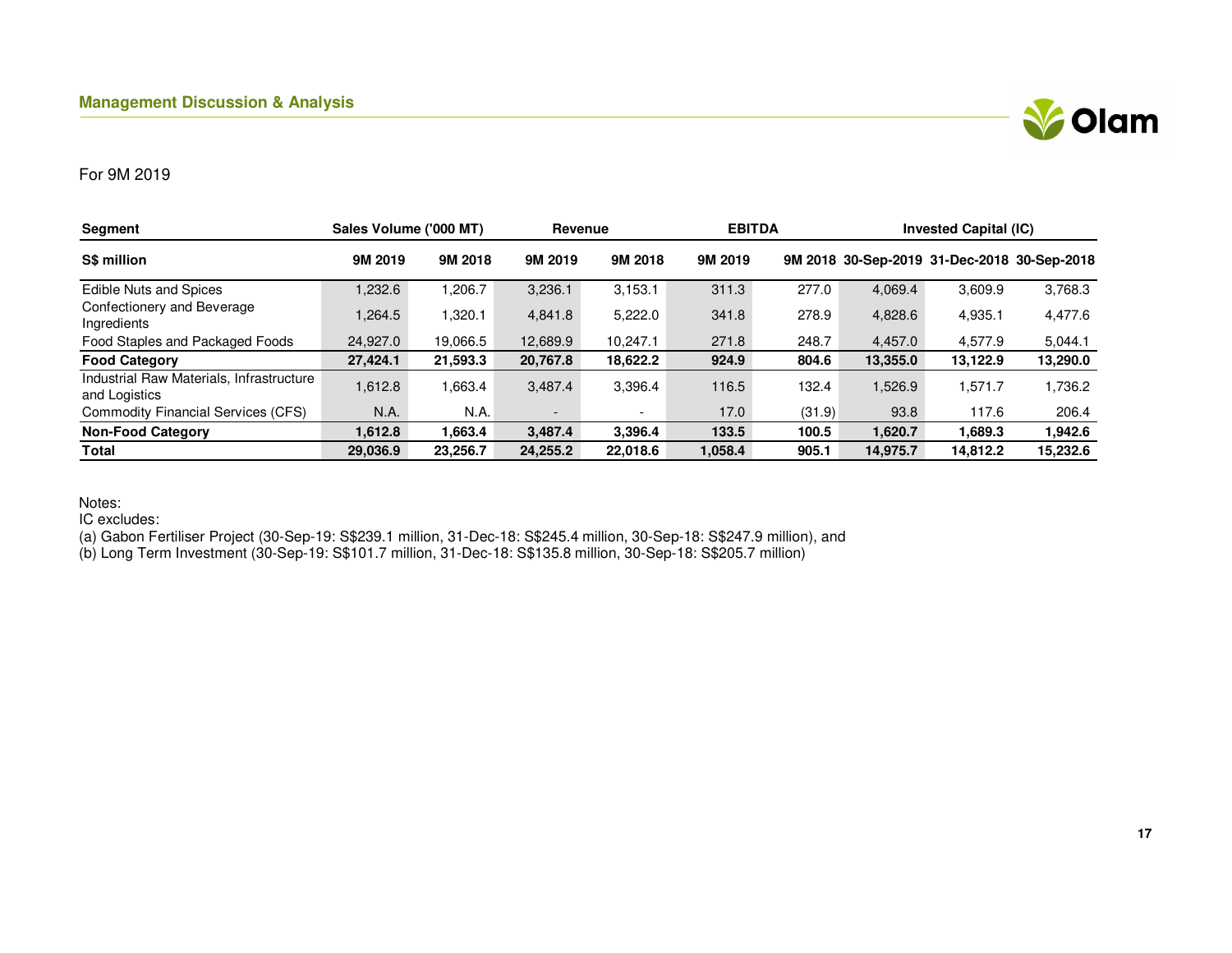



### **Edible Nuts and Spices<sup>4</sup>**

 $\overline{a}$ 

The Edible Nuts and Spices segment reported a 2.1% growth in sales volumes and a 2.6% increase in revenues in 9M 2019, supported by growth in both Edible Nuts and Spices.

EBITDA rose 12.4% on improved contribution from almonds and Spices, which included a positive impact from the adoption of SFRS(I) 16. This was partly offset by lower contribution from the peanut business due to the cessation of peanut farming and shelling operations in Argentina as well as lower shelling volumes and reduced margins amid an oversupplied market in the U.S. The hazelnut business also reported lower EBITDA for 9M 2019 given the tight and adverse trading conditions in Turkey which are expected to continue into Q4 2019 and beyond.

Although the overall Spices portfolio did better in 9M 2019, the tomato processing operations in the U.S. has been facing further cost pressures amid a shorter crop this year and a highly competitive marketplace. The Group has decided to cease its industrial tomato and canning operations at the end of crop year 2019 and will steadily ramp down operations as shipments are executed by the middle of 2020, in both its Lemoore and Williams facilities. The Group is also reviewing various options to divest the individual assets and/or business by that time.

Invested capital in the segment increased by S\$301.1 million compared with September 30, 2018. Fixed capital increased on account of the adoption of SFRS(I) 16 with the addition of right-of-use assets to the segment. This was partly offset by a reduction in working capital due to reduced peanut prices.

<sup>4</sup> Renamed from Edible Nuts, Spices and Vegetable Ingredients; Spices and Vegetable Ingredients has been renamed Spices.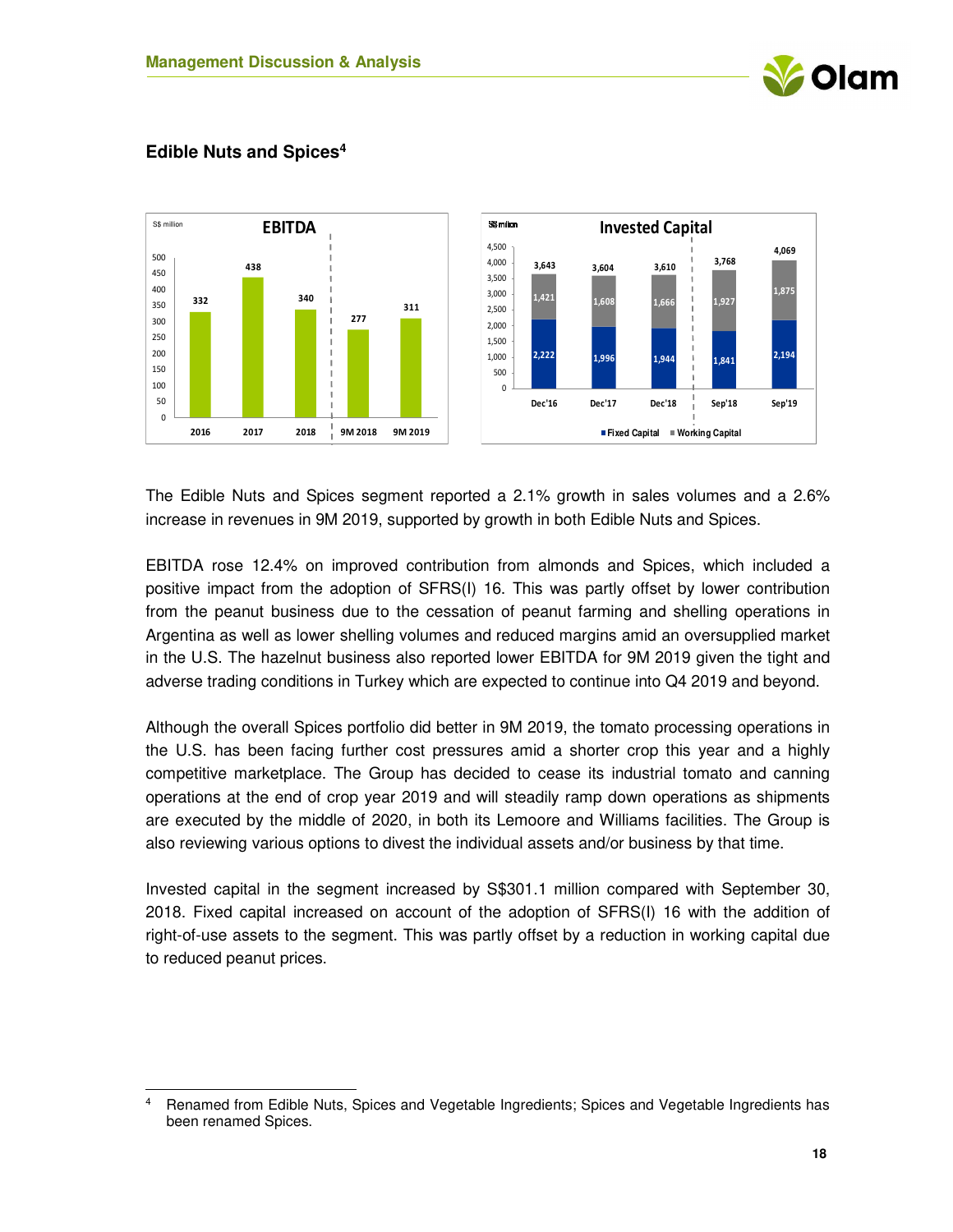



### **Confectionery and Beverage Ingredients**

Sales volume in the Confectionery and Beverage Ingredients segment declined 4.2% on reduced Cocoa volumes, partially offset by higher Coffee volumes.

The segment also recorded a reduction in revenues of 7.3% as a result of the above as well as lower coffee prices.

Notwithstanding lower volumes and revenues, EBITDA rose by a strong 22.6% during 9M 2019, which included the positive impact from the adoption of SFRS(I) 16. The Cocoa business continued its stellar performance in both supply chain trading and processing operations with improved margins. Although the volumes and margins in the green coffee supply chain business remained lower than expectations, they improved year-on-year. The soluble coffee business continued to perform very well, whilst the persistent low prices hurt the Coffee plantations, which performed worse than the prior corresponding period.

Invested capital in this segment was higher by S\$351.0 million from a year ago. Fixed capital increased with the acquisition of BT Cocoa and the addition of right-of-use assets on the adoption of SFRS(I) 16. Working capital also increased on higher Cocoa inventory.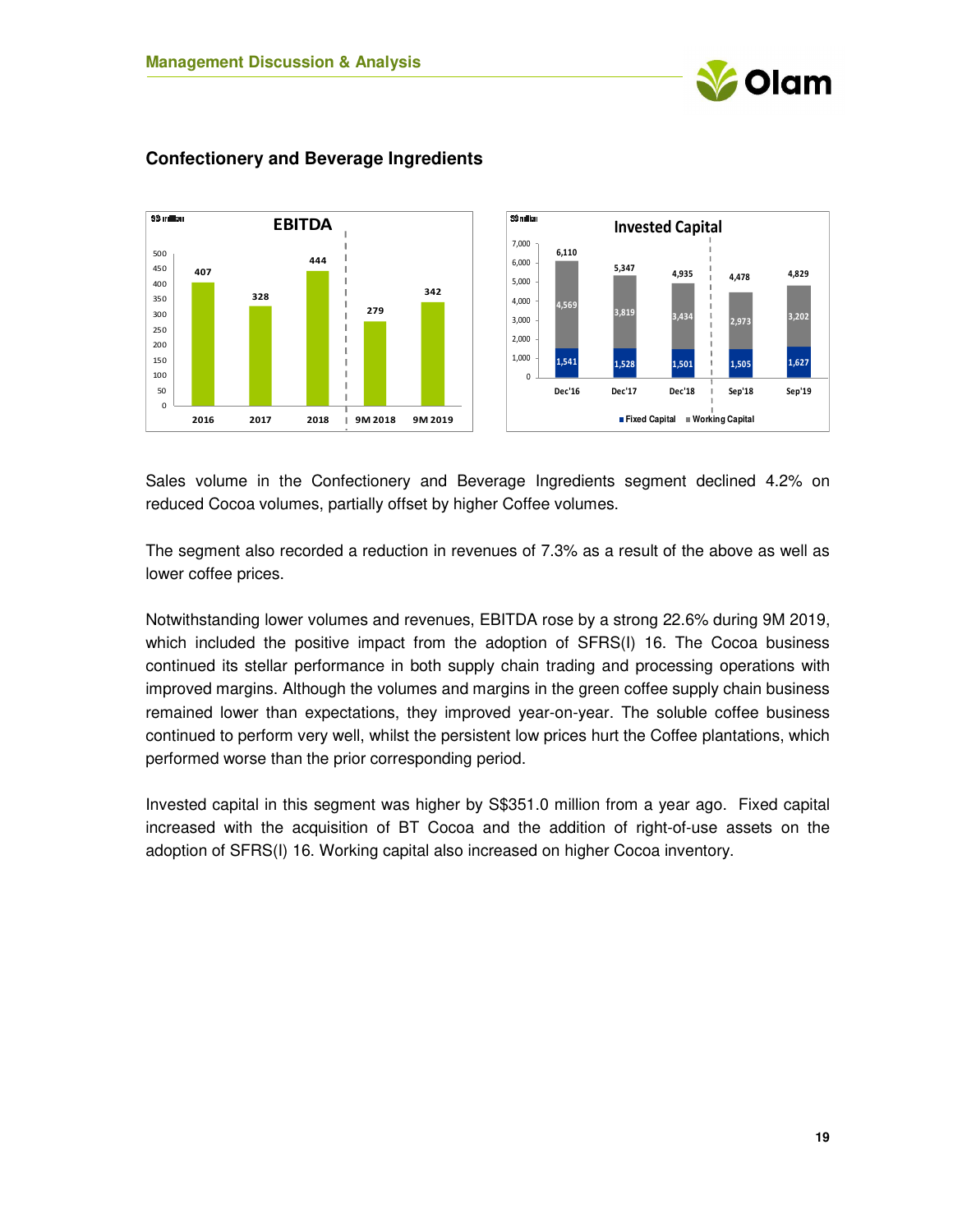



### **Food Staples and Packaged Foods**

Food Staples and Packaged Foods segment recorded a strong volume and revenue growth of 30.7% and 23.8% respectively in 9M 2019, primarily driven by the growth in Grains trading volumes.

EBITDA grew by 9.3% led mainly by the Grains and Animal Feed business and improved contribution from Packaged Foods and Edible Oil supply chain businesses, as well as the positive impact from the adoption of SFRS(I) 16 from 9M 2019.

The Rice business continued to underperform on lower merchandising volumes into Africa while the Sugar business closed its trading desk in Q1 2019. Although Rusmolco, our upstream dairy farming in Russia, performed well, farming operations in Uruguay continued to experience very difficult operating conditions due to the adverse weather, lower milk production and higher feed costs. The Edible Oils supply chain trading businesses did well during 9M 2019, while its refining and distribution operations in Mozambique were impacted by the tropical cyclone earlier this year, with volumes and margins still under pressure. Low palm oil prices and lower than anticipated yields also adversely impacted the performance in OPG for the partially yielding hectares.

Invested capital was reduced by S\$587.1 million compared with September 30, 2018 mainly due to the optimisation efforts in the deployment of working capital. Fixed capital increased on continued investments in OPG, addition of right-of-use assets on the adoption of SFRS(I) 16, and expansionary efforts by Rusmolco during 9M 2019. Working capital trended down significantly on the closure of the Sugar trading desk and as supplier credit for the bulk commodity volumes became more accessible.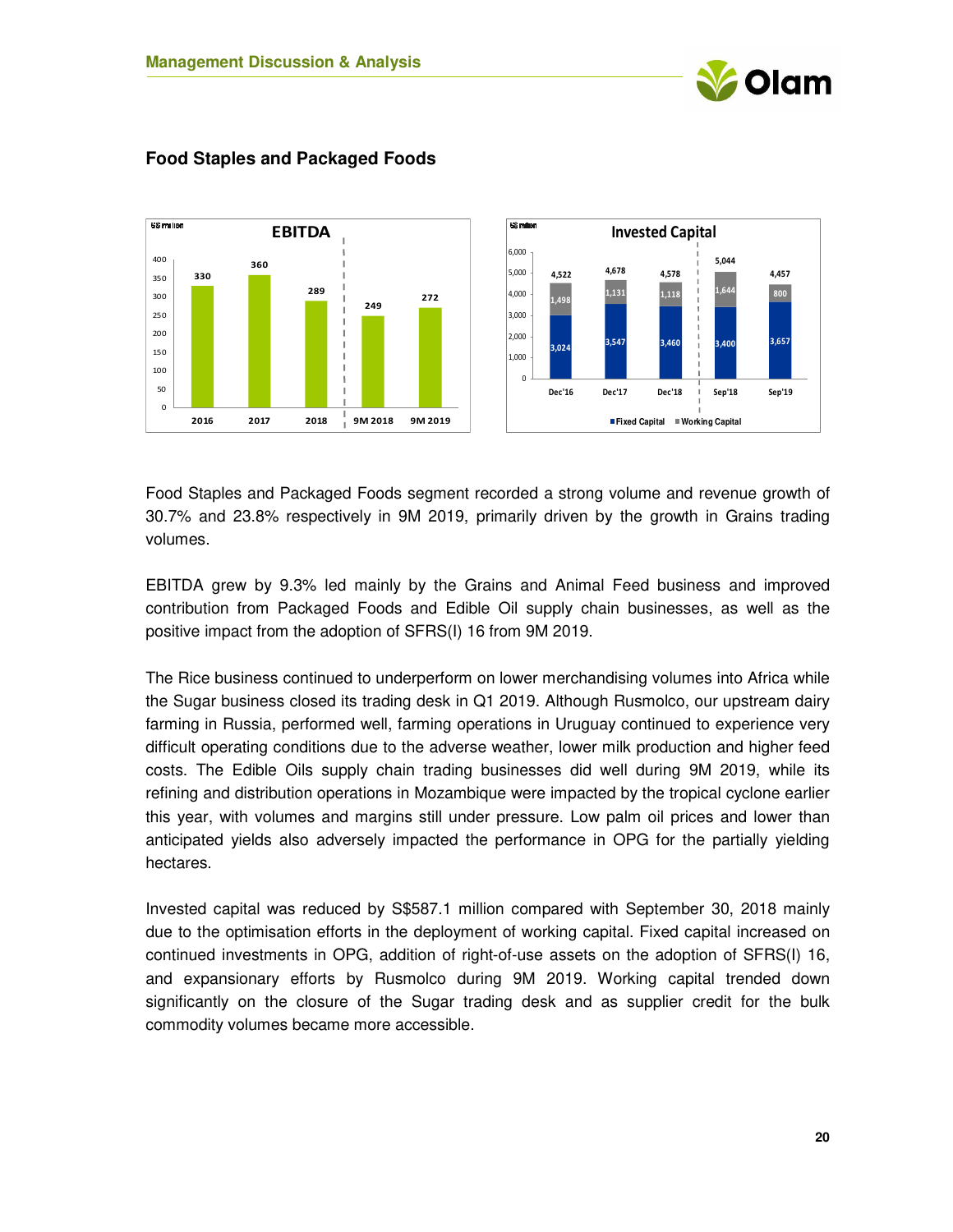





### **Industrial Raw Materials, Infrastructure and Logistics<sup>5</sup>**

Sales volumes in the Industrial Raw Materials, Infrastructure and Logistics segment declined by 3.0% due to closure of the Fertiliser desk and the Latin American Wood Products business, which was partially offset by increased Cotton volumes.

Revenues however were higher by 2.7% in 9M 2019 due to higher Cotton sales volumes.

EBITDA declined 12.0% as Cotton posted lower contribution due to a sharp fall in cotton prices and tight adverse trading conditions. This was partly offset by improved contribution from GSEZ and the overall Wood Products business despite the closure of its Latin American operations.

Compared with September 30, 2018, invested capital decreased by S\$209.3 million. Although fixed capital rose with the investment in Cotontchad, continued investments in ORG and the addition of right-of-use assets, working capital was reduced significantly as a result of lower cotton prices and reduced volumes following the closure of the deprioritised businesses.

### **Commodity Financial Services**

 $\overline{a}$ 

Commodity Financial Services posted an EBITDA of S\$17.0 million in 9M 2019 (9M 2018: - S\$31.9 million). This was mainly due to the absence of losses post the closure of the Fundamental Fund and better performance in the Quantitative Fund.

Compared with September 30, 2018, invested capital decreased by S\$112.6 million with the closure of the Fundamental Fund in Q1 2019.

<sup>&</sup>lt;sup>5</sup> Renamed from Industrial Raw Materials, Ag Logistics and Infrastructure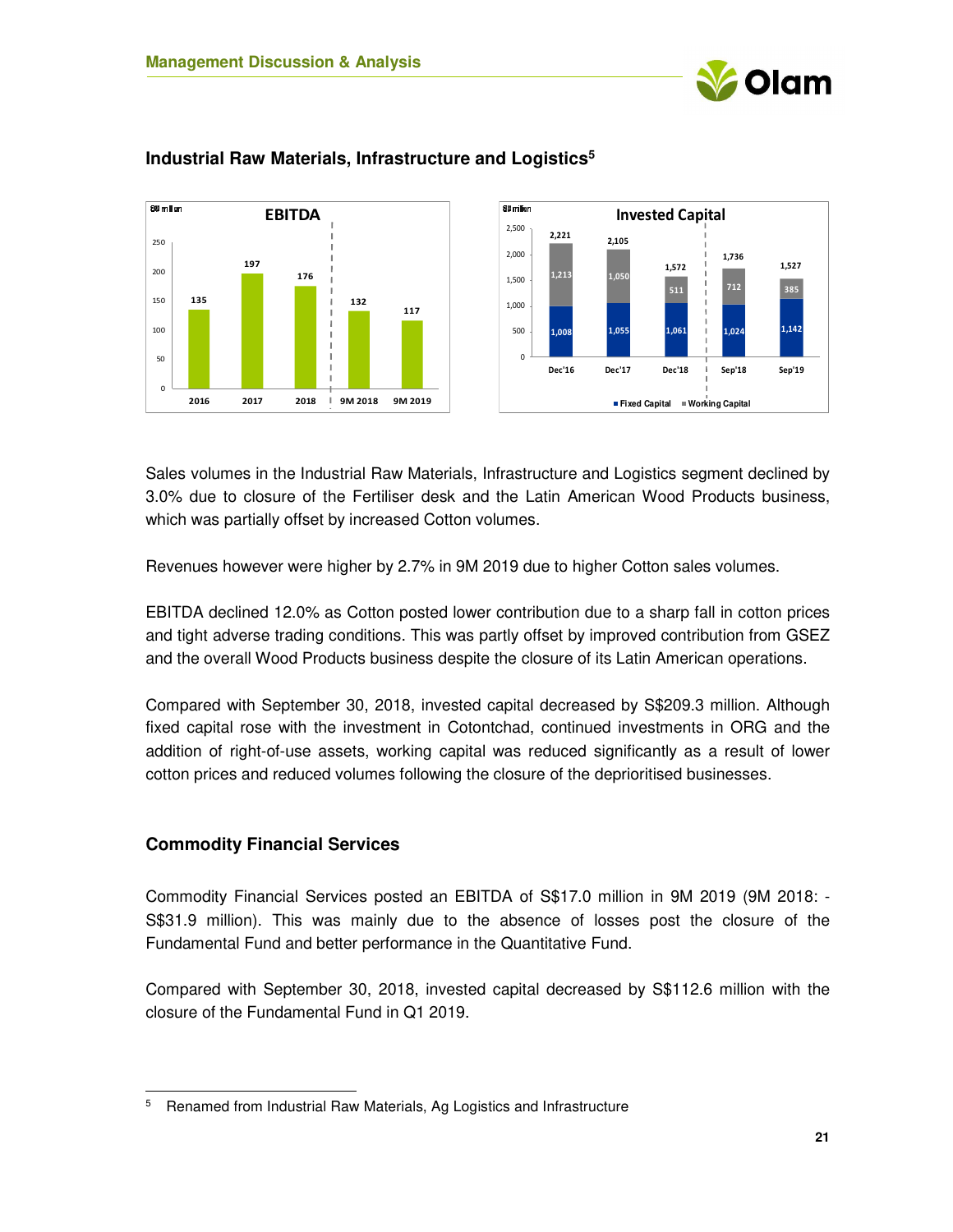

### **Annexure**

### **SGXNET Financial Statements and MD&A Reconciliation**

The table below summarises the differences between the financial statements on SGXNET and MD&A due to adjustments for exceptional items.

| S\$ million                            | 9M 2019    | 9M 2018    | Q3 2019 | Q3 2018 |
|----------------------------------------|------------|------------|---------|---------|
| Other Income^                          | 26.6       | 20.5       | 6.3     | 7.8     |
| Other Income                           | 27.2       | 46.6       | 6.3     | 8.0     |
| Less: Exceptional items                | 0.6        | 26.1       |         | 0.2     |
|                                        |            |            |         |         |
| Overhead expenses^                     | (963.1)    | (941.8)    | (295.1) | (301.2) |
| Other operating expenses^              | (190.7)    | (208.9)    | (126.8) | (64.6)  |
| Other expenses                         | (1, 172.2) | (1, 175.2) | (422.0) | (366.0) |
| Less: Exceptional items                | (18.4)     | (24.5)     | (0.1)   | (0.2)   |
|                                        |            |            |         |         |
| Taxation <sup>^</sup>                  | (33.4)     | (50.7)     | (1.7)   | (3.6)   |
| Income tax expense                     | (33.4)     | (54.4)     | (1.7)   | (3.6)   |
| Less: Exceptional items                |            | (3.7)      |         |         |
| $A \cup A \cup A \cup A \cup A \cup A$ |            |            |         |         |

^ as stated in MD&A

#### **Business Model and Strategy**

Olam's business is built on a strong foundation as a fully integrated supply chain manager and processor of agricultural products and food ingredients, with operations across 16 businesses in over 60 countries. As a supply chain manager, Olam is engaged in the sourcing of a wide range of agricultural commodities from the producing countries and the processing, warehousing, transporting, shipping, distributing and marketing of these products right up to the factory gate of our customers in the destination markets. We also manage risk at each stage of the supply chain. From our inception in 1989, we have evolved from a single country, single product trader to a multi-country, multi-product supply chain manager.

In that process of evolution and development, the Olam business model had grown both in depth as well as breadth, pursuing selected value chain adjacencies which both complement and enhance our core supply chain model. We have developed new competencies as we pursued our strategic goals, including the capabilities to identify, execute and integrate attractive acquisition opportunities in selected countries. These initiatives are carefully selected to be within or adjacent to our core value chain activities. Successfully completed transactions have addressed opportunities in the upstream (plantation and farming), midstream (manufacturing/ processing) and downstream parts of the value chain.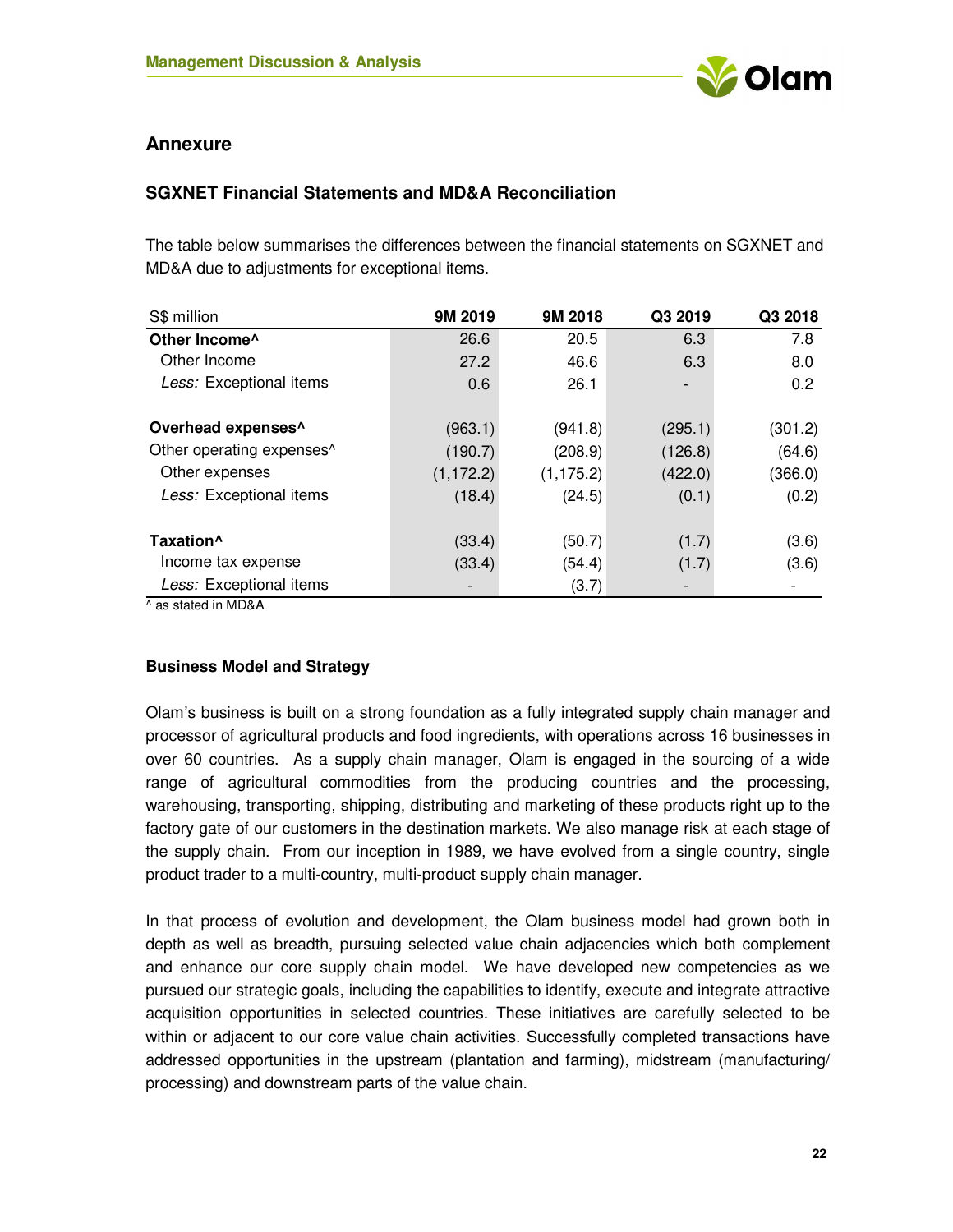

Building on existing and new capabilities, we have expanded upstream selectively into plantation ownership and management (perennial crops), farming (annual crops), Dairy farming and forest concessions management. These opportunities, both organic and inorganic, have been pursued in countries that have a comparative advantage to produce these commodities relatively better and at relatively lower costs on a sustainable basis.

#### **Selective investments across the value chain**

Pursuit of this strategy has led us to invest selectively in almond orchards in Australia and US, pistachio and walnut orchards in the US, pepper plantations in Vietnam and Brazil, Coffee plantations in Laos, Tanzania, Zambia and Brazil, Cocoa plantation in Indonesia, Rice farming in Nigeria, Palm and Rubber plantations in Gabon, Dairy farming in Uruguay and Russia, and the development of tropical hard wood forest concessions in the Republic of Congo (ROC).

Similarly, in the midstream part of the value chain, we have pursued initiatives in value-added processing and manufacturing activities, such as peanut shelling in the US, mechanical processing of cashews in Côte d'Ivoire, hazelnut processing in Turkey and Georgia, spice grinding in Vietnam, soluble Coffee manufacturing in Vietnam and Spain, Cocoa processing in Côte d'Ivoire, Germany, Netherlands, Indonesia, Singapore, Ghana and Nigeria, and wheat milling in Nigeria, Ghana, Senegal and Cameroon.

Downstream progress has been reflected in the initiatives completed in Packaged Foods distribution in West Africa and the successful development of our own consumer brands in the food category, which capitalise on our intimate knowledge of African markets, operations, brands, and consumers. This downstream activity also builds on capabilities in the management of food supply chains and on the common distribution pipeline that we have built for related commodity products (including Rice, wheat and Dairy) in West Africa.

In addition, Olam has diversified into other related businesses which build on its latent assets and capabilities developed over the last 30 years – the Commodity Financial Services business (CFS) and the development of infrastructure and logistics in Africa.

#### **Evolution of Olam's Business Model: Olam 2.0**

Olam now has an extensive upstream farming and plantation footprint and our midstream manufacturing footprint has grown 10-fold since we began on the journey to integrate our value chain participation into upstream and midstream expansion. We are recognised as being leaders in sustainability, and our farmer/supplier and customer networks/engagement have given us a global edge in many of our products. All these initiatives and changes combined had resulted in Olam 1.0 – The Olam Way that forms the basis for the way we lead, organise, compete, grow and succeed in the marketplace – evolving into Olam 2.0.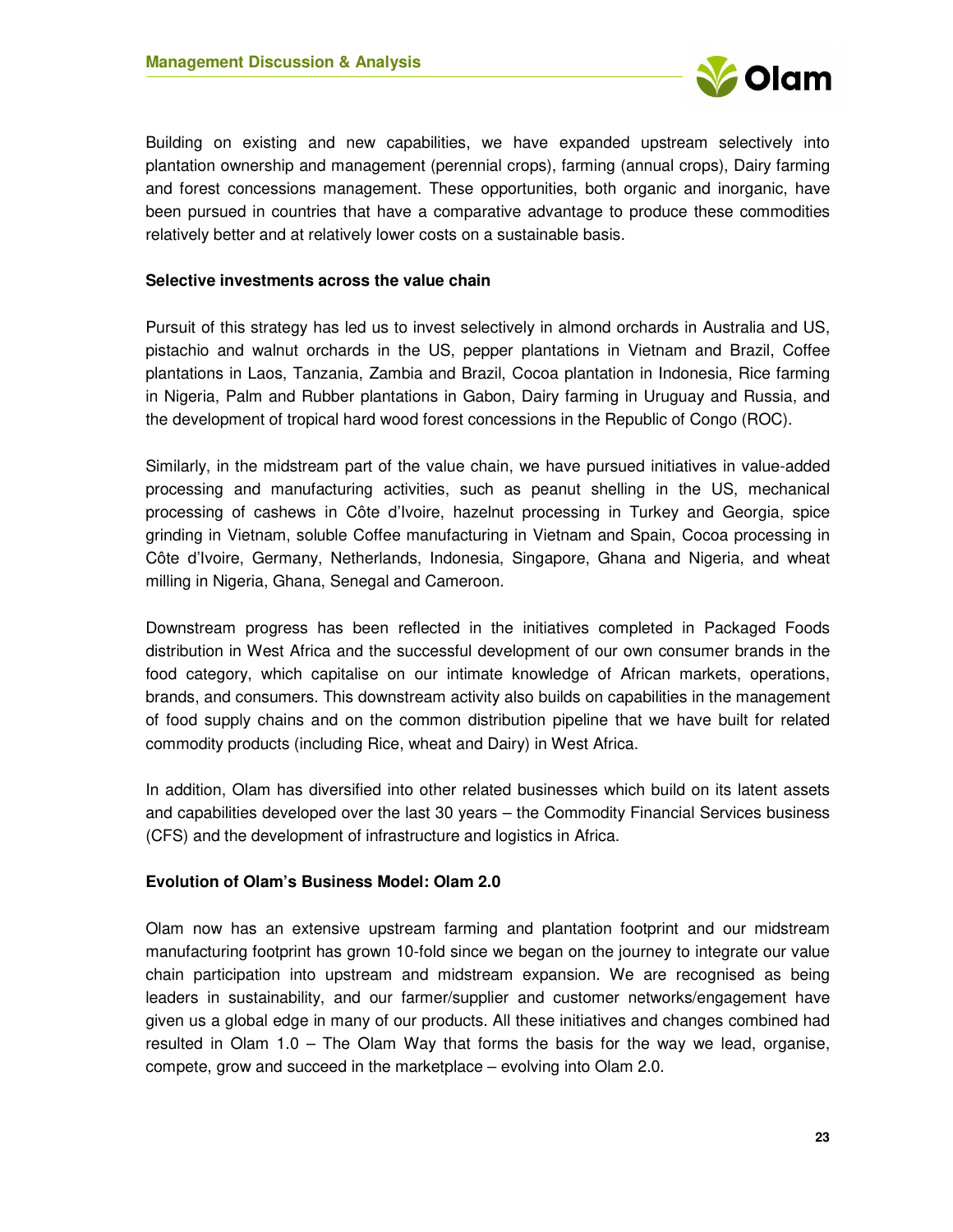

We have identified six key priorities in Olam 2.0 that will help us stay ahead and make Olam future ready:

- 1. Focus on drivers of long-term value;
- 2. Put sustainability at the heart of our business;
- 3. Build operational excellence as a core competency;
- 4. Lead industry's digital disruption and transformation;
- 5. Enhance our culture, values and spirit;
- 6. Realign and renew our organisation to execute our strategy.

#### **2019-2024 Strategic Plan**

l,

The 2019-2024 Strategic Plan aims to capitalise on key trends shaping the sector. Driven by consumers and advances in technology, these trends include increasing demand for healthier foods, traceable and sustainable sourcing, e-commerce and the rise of "purpose" brands. This new strategy builds on the current business model which has yielded strong results and growth across Olam's diversified portfolio. It sets out four pathways for growth:

- 1. Strengthen, streamline and focus the business portfolio with a planned investment of US\$3.5 billion (including US\$1 billion maintenance capex) in 12 prioritised high potential growth businesses<sup>6</sup> and releasing US\$1.6 billion from de-prioritising and divesting four businesses – Sugar, Rubber, Wood Products, Fertiliser – and other assets that no longer fit with Olam's strategic priorities. The divestments will be completed in a responsible and orderly manner during this plan period.
- 2. Drive margin improvement by enhancing cost and capital efficiency.
- 3. Generate additional revenue streams by offering differentiated products/services such as AtSource, risk management solutions, value-added services, ingredients and product innovation; and from both existing and new channels such as co-manufacturing, the food service sector and e-commerce for small and medium sized customers.
- 4. Explore partnerships and investments in new engines for growth by assessing opportunities to deliver to the consumers and farmers of tomorrow.

Olam has identified four enablers to execute these strategic pathways:

<sup>6</sup> Edible Nuts, Cocoa, Grains & Animal Feed, Coffee, Cotton, Spices, Edible Oils, Infrastructure and Logistics, Dairy, Rice, Packaged Foods and Commodity Financial Services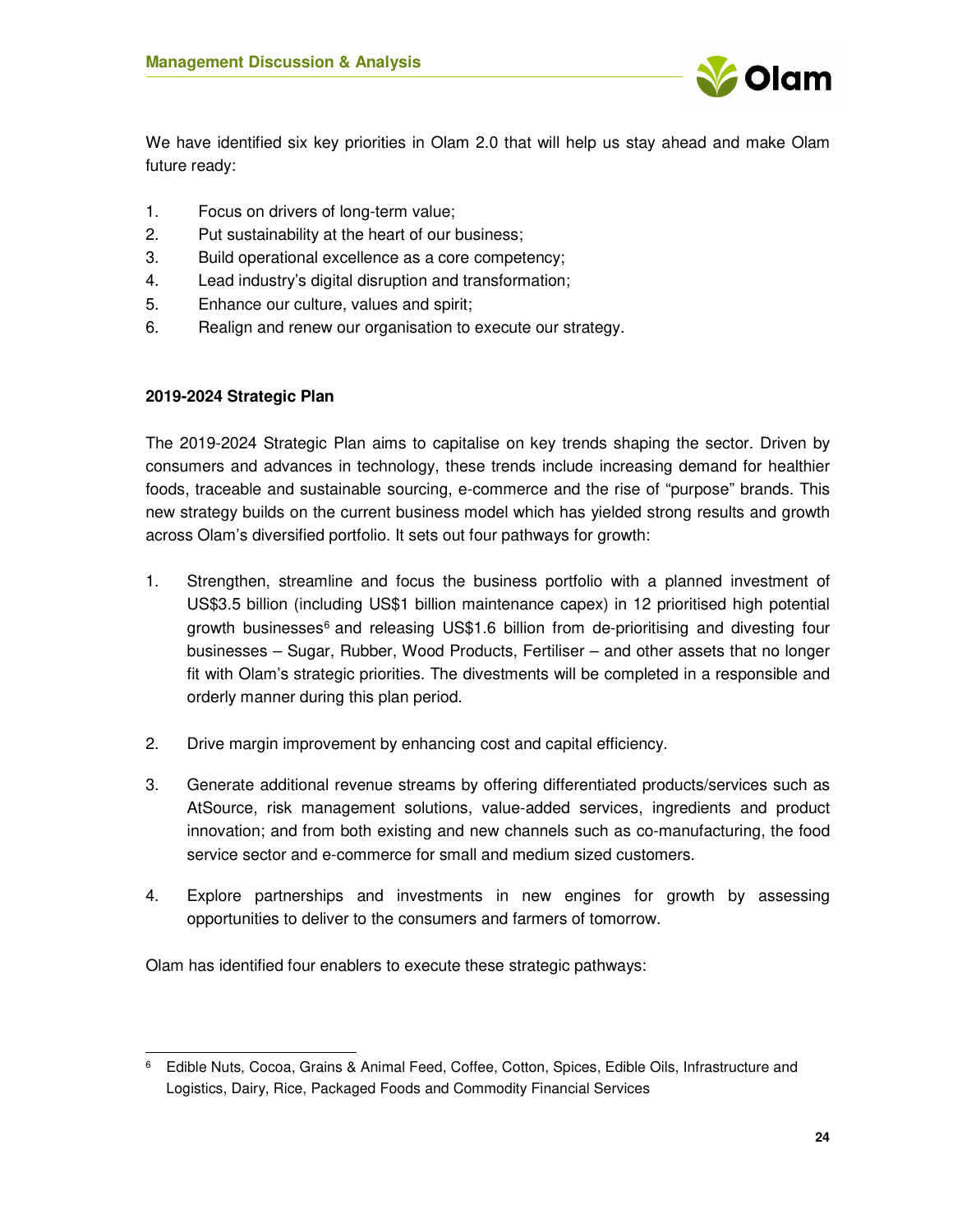

- 1. Achieve operational excellence through tracking metrics that matter, digital dashboards and performance scorecards, execution discipline and continuous improvement.
- 2. Continue to keep sustainability at the heart of the business and re-generate food and farming landscapes while capitalising on changing consumer preferences ('right-for-me', 'right-for-the-planet', 'right-for-the-producer').
- 3. Lead the industry's digital transformation and disruption by identifying, validating and deploying initiatives to capture and create value.
- 4. Attract, retain and inspire top talent by embedding Olam's Purpose and investing in people development programmes.

#### **Business Segmentation and Reporting**

.

We organise Olam's operations into five business segments and three value chain segments for reporting purposes. The distribution of the 16 businesses across the business segments and the activities across the value chain segments are given below:

| <b>5 Business Segments</b>                                                                                                                            |                                   | 16 Businesses <sup>7</sup>                                                                                                                                                                                                          |
|-------------------------------------------------------------------------------------------------------------------------------------------------------|-----------------------------------|-------------------------------------------------------------------------------------------------------------------------------------------------------------------------------------------------------------------------------------|
| <b>Edible Nuts and Spices</b><br>(formerly Edible Nuts, Spices<br>and Vegetable Ingredients)                                                          | 1)<br>2)                          | Edible Nuts (cashew, peanuts, almonds, hazelnuts, pistachios,<br>walnuts, sesame, quinoa, chia seeds and beans)<br>Spices (formerly Spices and Vegetable Ingredients. These<br>include pepper, onion, garlic, capsicums and tomato) |
| <b>Confectionery and Beverage</b><br>Ingredients                                                                                                      | 3)<br>4)                          | Cocoa<br>Coffee                                                                                                                                                                                                                     |
| <b>Food Staples and Packaged</b><br><b>Foods</b>                                                                                                      | 5)<br>6)<br>7)<br>8)<br>9)<br>10) | Rice<br>Sugar and Sweeteners<br>Grains and Animal Feed<br>Edible Oils<br>Dairy<br>Packaged Foods                                                                                                                                    |
| <b>Industrial Raw Materials,</b><br><b>Infrastructure and Logistics</b><br>(formerly Industrial Raw<br>Materials, Ag Logistics and<br>Infrastructure) | 11)<br>12)<br>13)<br>14)<br>15)   | Cotton<br><b>Wood Products</b><br>Rubber<br>Fertiliser<br>Infrastructure and Logistics (including Gabon Special Economic<br>Zone or GSEZ)                                                                                           |
| <b>Commodity Financial</b><br>Services (CFS)                                                                                                          | 16)                               | Funds Management                                                                                                                                                                                                                    |

<sup>7</sup> Risk Management Solutions and Trade and Structured Finance, which were previously two separate businesses under Commodity Financial Services, have been reclassified as embedded services for the businesses. Market-making and volatility trading activities were discontinued in 2018.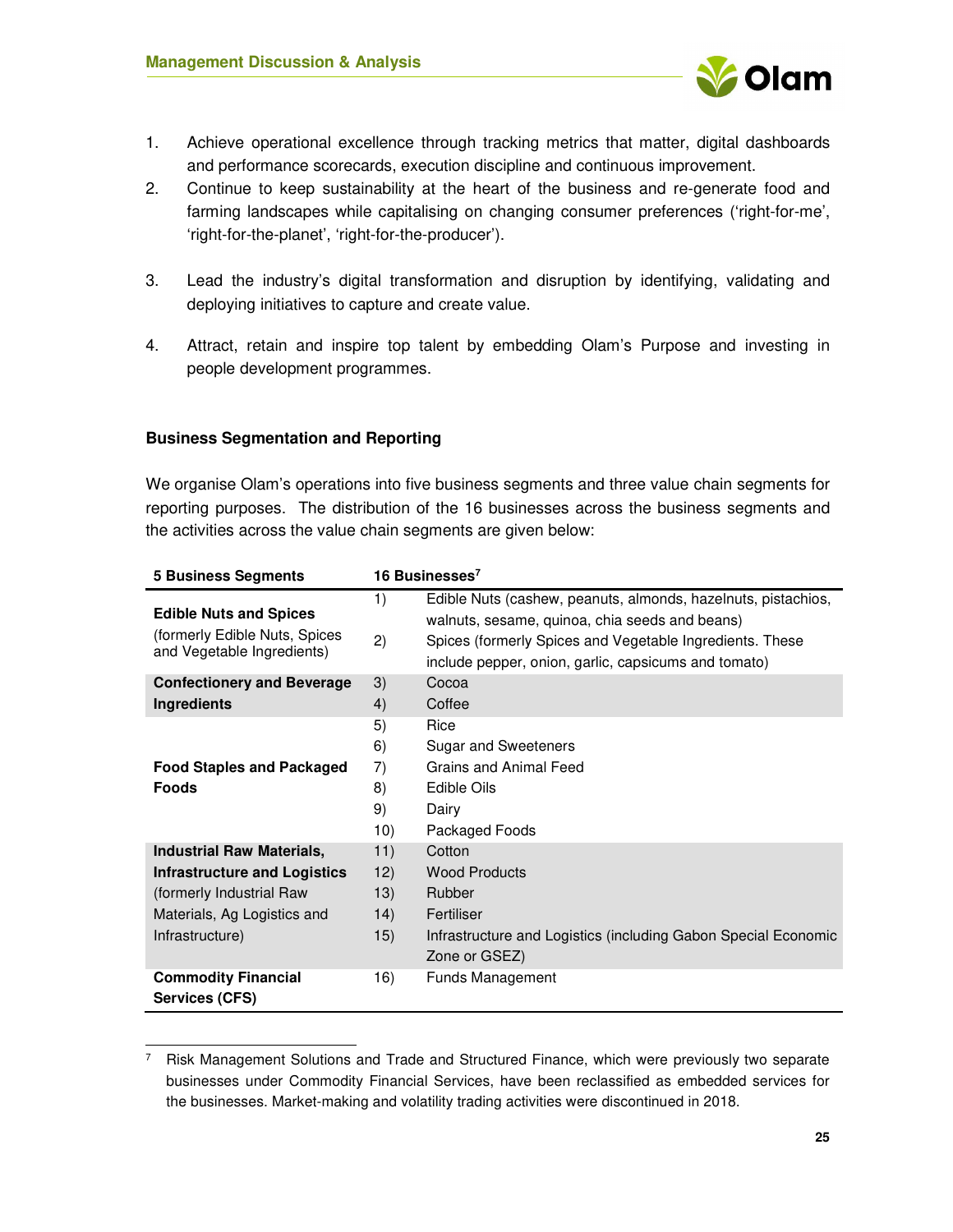

| <b>3 Value Chain Segments</b>     | <b>Value Chain Activity</b>                                                                                                                                                                                                |
|-----------------------------------|----------------------------------------------------------------------------------------------------------------------------------------------------------------------------------------------------------------------------|
| <b>Upstream</b>                   | Includes all activities relating to farming (annual row crops),<br>plantations (perennial tree crops), Dairy farming and forest<br>concessions                                                                             |
| <b>Supply Chain</b>               | Includes all activities connected with origination, sourcing, primary<br>processing, logistics, trading, marketing (including value-added<br>services) and risk management of agricultural products and the CFS<br>segment |
| <b>Midstream &amp; Downstream</b> | Includes all activities relating to secondary processing, contract<br>manufacturing, branded distribution, private label activities and Ag<br>logistics and Infrastructure                                                 |

The production of agricultural products is seasonal in nature. The seasonality of the products in our global portfolio depends on the location of the producing country. The harvesting season for most of the agricultural products for countries situated in the northern hemisphere generally falls between October and March. Countries in the southern hemisphere have harvesting seasons between April and September.

It is also not unusual to experience both delays, as well as early starts, to the harvesting seasons in these countries in a particular year, based on weather patterns. In addition to an early or delayed harvesting season, the precise timing and size of arrivals of these products can also vary based on the farmers' selling decisions; these are mainly a function of the farmers' view on prices and inventory holding capacity. The majority of our origins are located in the northern hemisphere. Consequently, our EBITDA tend to be relatively higher in the first half of the year (January to June) compared to the second half of the year (July to December).

Based on this seasonality, we have observed the distribution of our EBITDA in prior periods to follow the schedule below, which can change subject to many factors, such as crop seasonality and actual sales and shipments:

| O1          | O <sub>2</sub> | <b>First Half</b> | Q3         | O4         | <b>Second Half</b> |
|-------------|----------------|-------------------|------------|------------|--------------------|
| Jan-March   | Apr-June       | Jan-June          | Jul-Sep    | Oct-Dec    | Jul-Dec            |
| $30 - 35\%$ | $25 - 30\%$    | $55 - 65%$        | $15 - 20%$ | $20 - 25%$ | $35 - 45%$         |